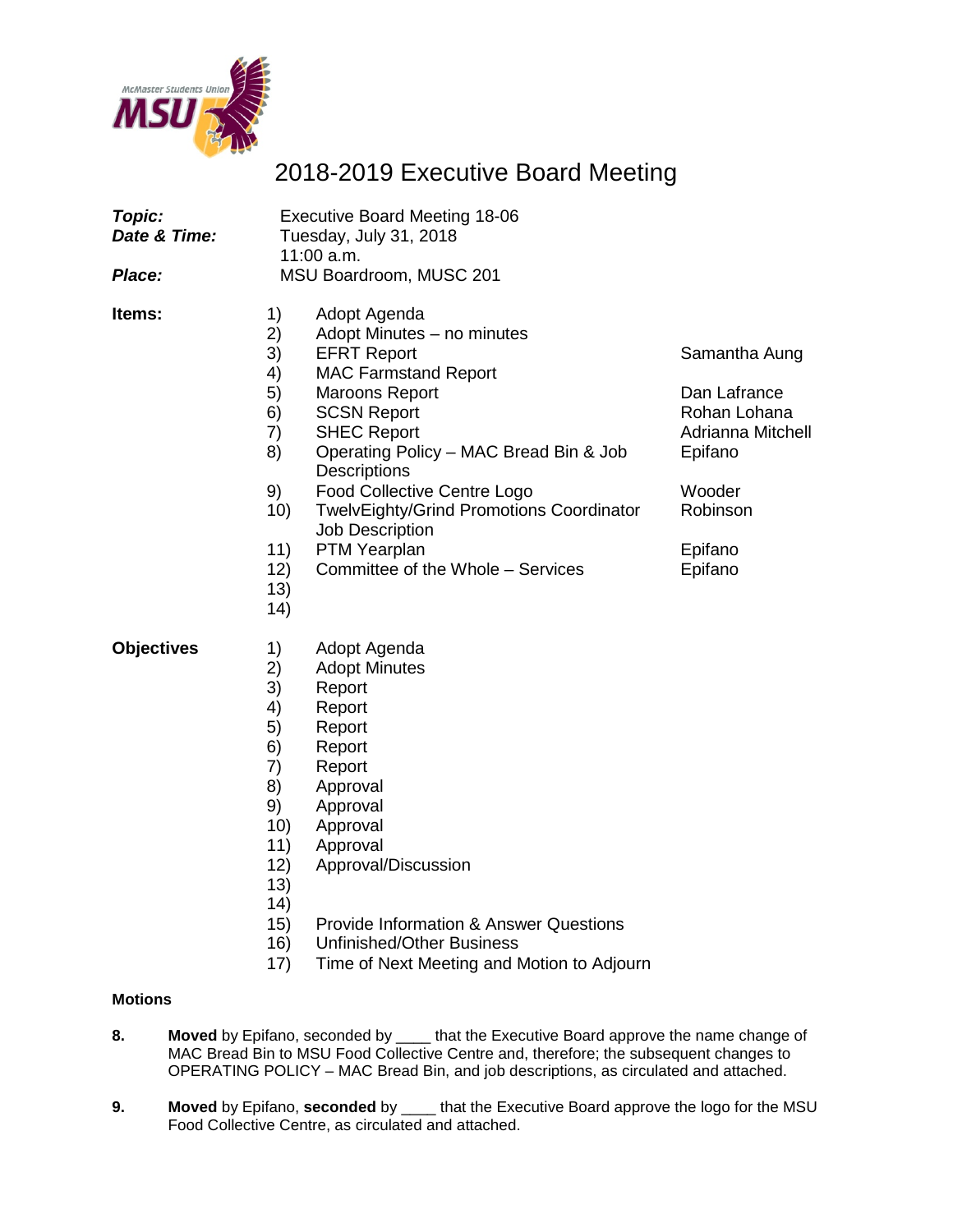- **10. Moved** by Robinson, **seconded** by \_\_\_ that the Executive Board approve the changes to the Campus Events Promotions Coordinator, and TwelvEighty Promotions Coordinator job descriptions, as circulated and attached.
- **11. Moved** by Epifano, **seconded** by \_\_\_\_ that the Executive Board approve the following Part-Time Manager yearplans, as circulated: · SCSN
- **12. Moved** by Epifano, **seconded** by \_\_\_\_ that the Executive Board move into Committee of the Whole to discuss the Services that presented.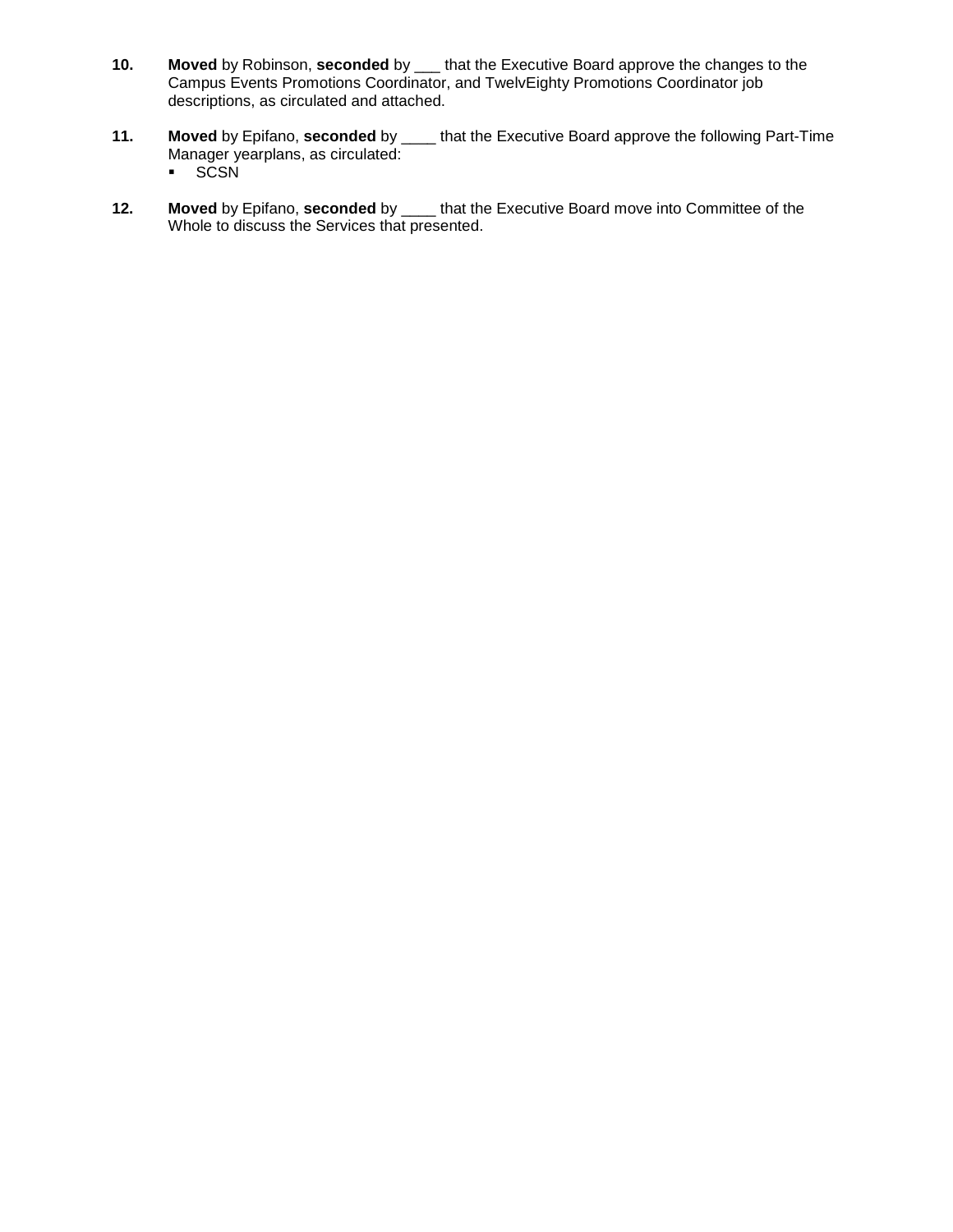#### **Executive Board Meeting 18-06 Tuesday, July 31, 2018 @ 11:00am MSU Boardroom, MUSC room 201**

#### **Called to Order 11:02am**

| Present               | Bertolo, Epifano, Farah, MacLean, Robinson, Roshan, Warwani                 |
|-----------------------|-----------------------------------------------------------------------------|
| Late                  | <b>Florean</b>                                                              |
| Absent                | Hackett                                                                     |
| <b>Others Present</b> | J. McGowan (General Manager), V. Scott (Recording Secretary), S. Figueiredo |
|                       | (AVP (Services)), Adrianna Mitchell (SHEC Coordinator)                      |

#### **1. Adopt Agenda**

**Moved** by Robinson, **seconded** by Epifano to adopt the agenda, as presented.

#### **Amendments**

**-** Robinson – Add TwelvEighty Server job description

**Moved** by Robinson, **seconded** by Epifano to adopt the agenda, as amended.

#### **Passes Unanimously**

#### **2. EFRT Report – report attached**

**Epifano went over the report with the Board.** 

#### **3. MAC Farmstand Report – report attached**

**EXECT** Epifano went over the report with the Board.

#### **4. Maroons Report – report attached**

**Epifano went over the report with the Board.** 

#### **5. SCSN Report – report circulated**

 Epifano went over the report with the Board. She explained that SCSN reported at the last meeting, but was asked to submit this report with more detail

#### **Questions**

- **Bertolo asked what SCSN's plan was for engagement to get Community Connector applications. Epifano** responded that she would follow up.
- Bertolo asked if SCSN had connected with MACycle yet. Epifano responded that they had.

#### **6. SHEC Report – Adrianna Mitchell presented**

**Mitchell summarized the report.** 

#### **Questions**

 Warwani stated that during retreat Mitchell was talking about condom sponsorships. She asked if they got anywhere with that. Mitchell responded that they had been in contact with Vlad from Underground, but nothing has come of it yet.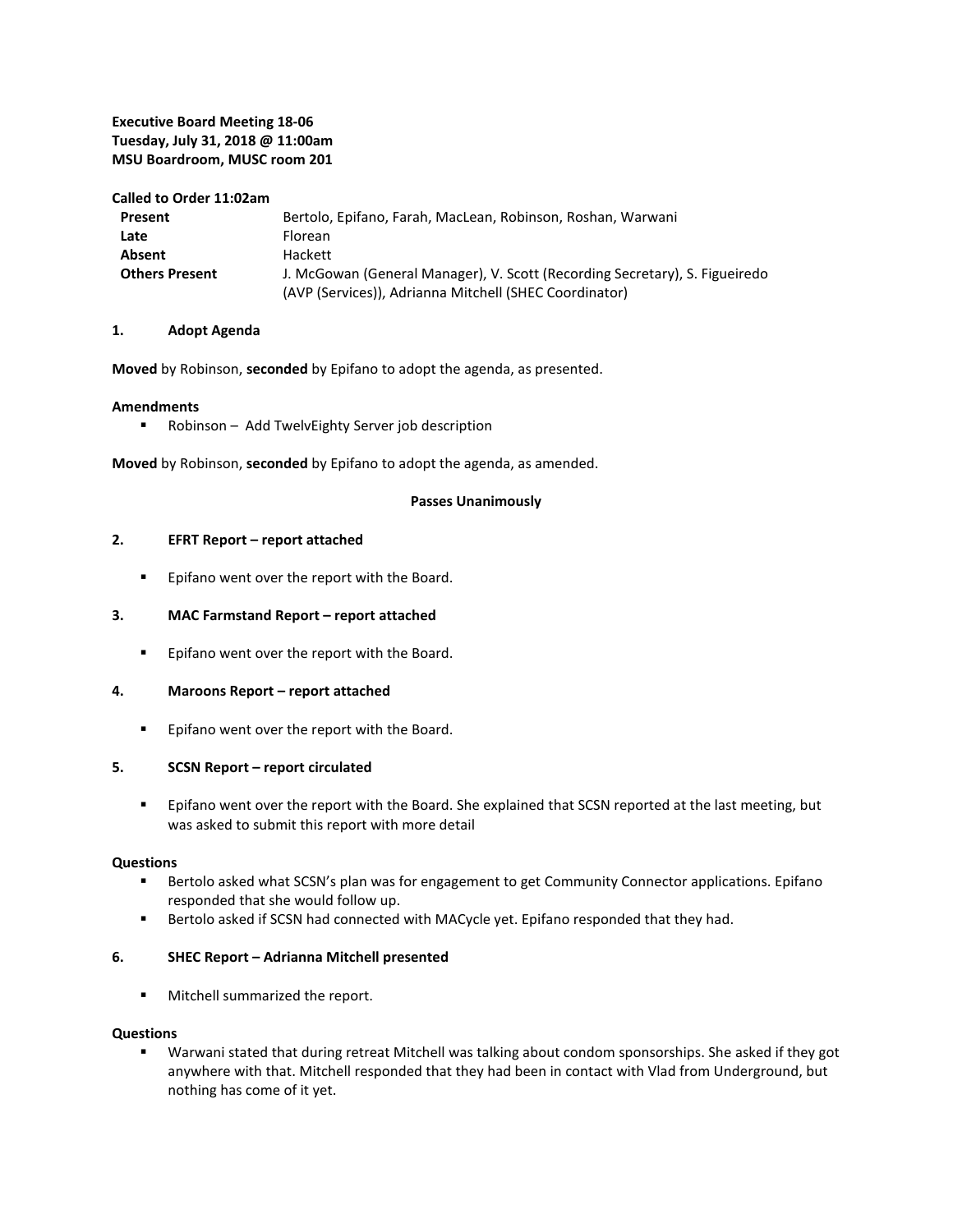- 
- Robinson asked if being on the Strategic Themes Advisory Committee (STAC) have improved the relationship with the SWC. Mitchell responded that they didn't know about past relationships, but it's helping with theirs.

#### **Florean arrived at 11:10am**

#### **7. Operating Policy – MAC Bread Bin & Job Descriptions**

**Moved** by Epifano, **seconded** by Warwani that the Executive Board approve the name change of MAC Bread Bin to MSU Food Collective Centre and, therefore; the subsequent changes to OPERATING POLICY – MAC Bread Bin, and job descriptions, as circulated and attached.

 Epifano went over the memo with the Board. Epifano stated that at the last Executive Board meeting they had a discussion about changing the name of MAC Bread Bin, so she has brought forward the result of that discussion.

#### **Vote on Motion**

#### **Passes Unanimously**

#### **8. Food Collective Centre Logo**

**Moved** by Epifano, **seconded** by Bertolo that the Executive Board approve the logo for the MSU Food Collective Centre, as circulated and attached.

Epifano went over the memo and logo process with the Board.

**Vote on Motion**

#### **Passes Unanimously**

#### **9. TwelvEighty/Grind Promotions Coordinator Job Description**

**Moved** by Robinson, **seconded** by MacLean that the Executive Board approve the changes to the Campus Events Promotions Coordinator, and TwelvEighty Promotions Coordinator job descriptions, as circulated and attached.

- Robinson went over the memo and job descriptions with the Board.
- Florean asked if Robinson spoke to the previous Promotions Coordinator about the role and improvements.
- Robinson responded that they spoke about the skills and assets.

**Vote on Motion**

#### **Passes Unanimously**

#### **10. PTM Yearplan**

**Moved** by Epifano, **seconded** by Roshan that the Executive Board approve the following Part-Time Manager yearplans, as circulated:

- $SCSN$
- **Epifano stated that this was what was submitted for the year.**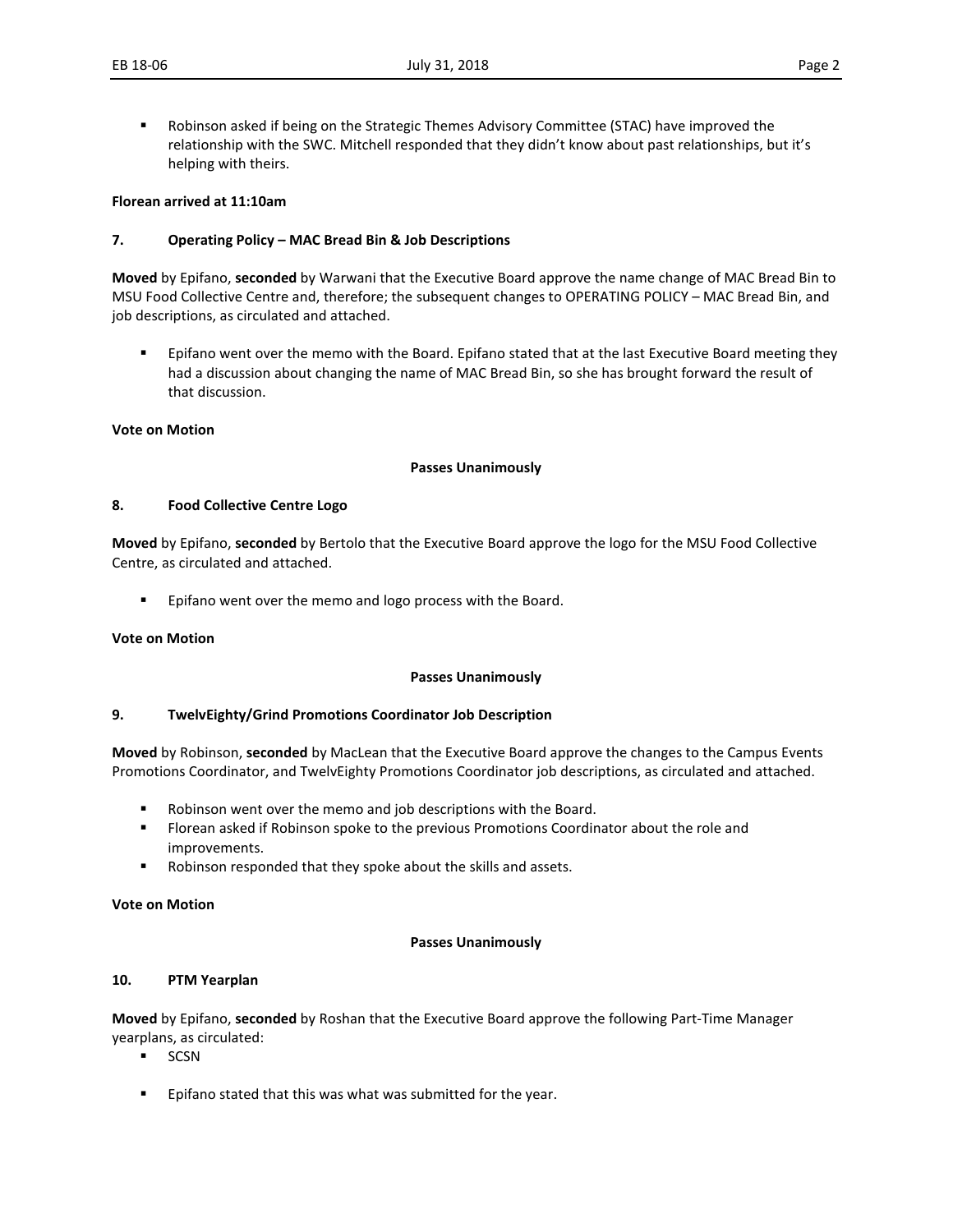- Bertolo asked how doing a mental health campaign falls under the SCSN service function.
- Epifano responded that they would be partnering with SHEC and Maroons. She explained that she didn't see it as a bad thing, as most services are looking into it.
- **Bertolo asked what would SCSN bring that SHEC wouldn't already be bringing, other than volunteers. She** also asked why does the yearplan stop at the end of February.
- Epifano responded that she didn't know.
- Warwani stated that the yearplan mentioned a lot of things that the PTM wanted to do but didn't describe how they would achieve them.
- **Bertolo stated that she would like to see more educational campaigns planned.**

#### **Vote on Motion**

#### **In Favour: 0 Opposed: 7 Abstentions: 1 Motion Fails**

#### **11. Committee of the Whole – Services**

**Moved** by Epifano, **seconded** by MacLean that the Executive Board move into Committee of the Whole to discuss the Services that presented.

#### **Passes Unanimously**

**Moved** by Epifano, **seconded** by Robinson that the Executive Board move out of Committee of the Whole and to Rise and Report.

#### **Passes Unanimously**

#### **Rise and Report**

- Epifano summarized what the Board discussed and will be giving feedback to the Services.
- **EFRT**
	- Epifano reported that the Board thought that EFRT was doing a good job. The Board was informed by Robinson that they are looking into new radios for EFRT as Security was changing theirs.

#### **Farmstand**

**Epifano reported that the Board would like for Farmstand to have a feedback form or box for customers** to give feedback on products and service. The Board requests that the clean version of songs be played only. The Board asks that Farmstand look for places closer to campus for the discount card, and have more promotions. The Board would like to know if Farmstand took inventory for historical perspective.

#### **Maroons**

**Epifano reported that the Board felt that the PTM was doing a great job.** 

**SCSN**

Epifano reported that the Board would like more descriptive reports.

**SHEC**

 Epifano reported that the Board thought SHEC was doing a good job. The Board was happy to find out that condoms were donated for SWAG this year.

#### **12. TwelvEighty Server Job Description**

**Moved** by Robinson, **seconded** by Roshan to approve the changes to the TwelvEighty Server job description, as circulated.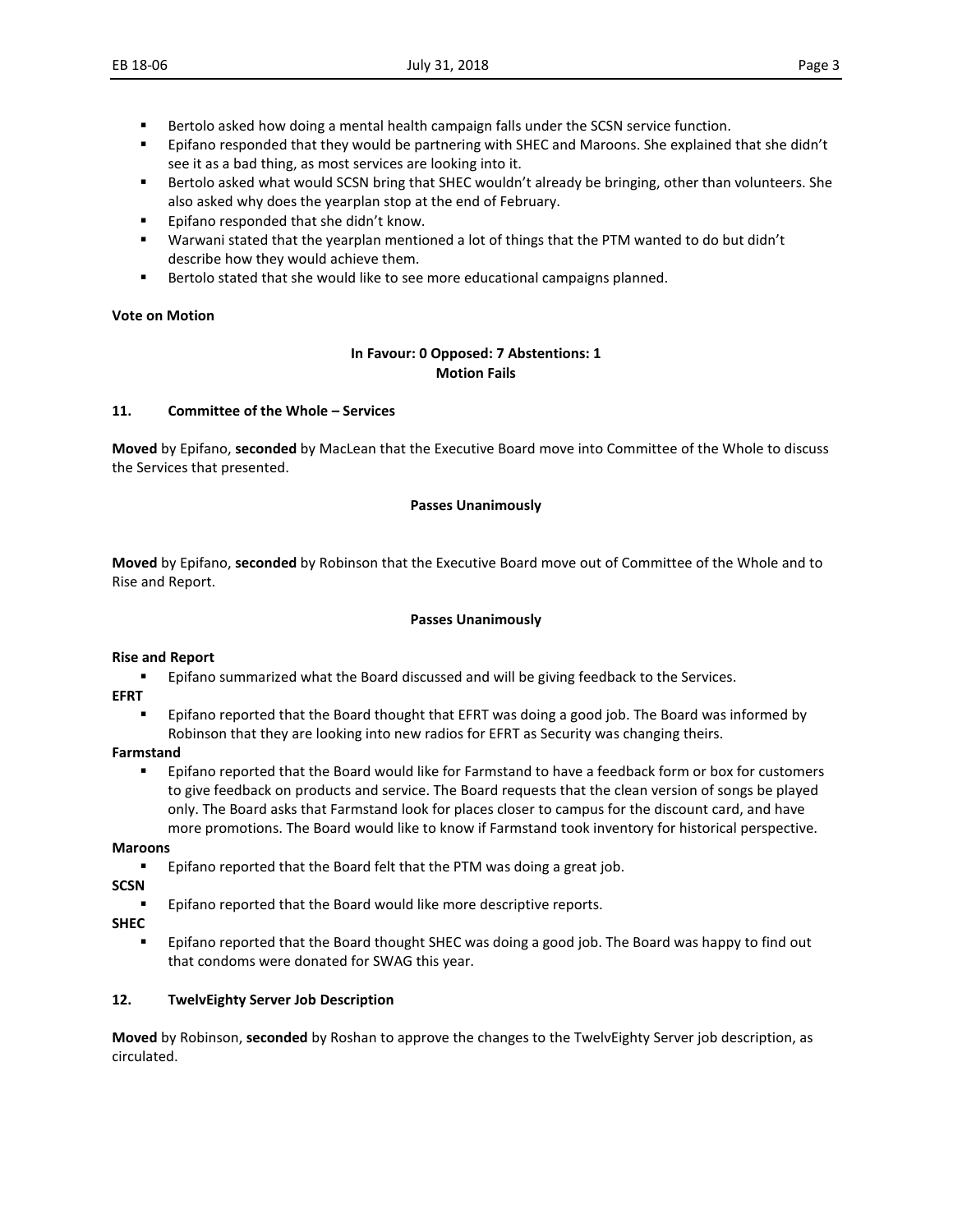- **•** Robinson apologized for circulating this item late. He explained that they were looking at improvements to the day to day operations. He explained that TwelvEighty doesn't have a dedicated host as it was a shared role between servers, and so they are trying out for the first semester dedicated host shifts for servers. Robinson stated that servers won't be expected to do a shift often, but it was about making service faster and the customer experience better. He added that this will hopefully add cohesion to the team by lessening the competitive nature, as someone else will be doing the seating.
- Figueiredo asked if there will be a tip-out.
- Robinson responded that something will be included.

#### **Vote on Motion**

#### **Passes Unanimously**

#### **13. Information and Questions**

- Scott asked if the PTMs could include in their reports more detailed budgets, as it would be easier for everyone to keep rack. Epifano responded that they would have to provide a more updated template but could put it in the report. Robinson stated that they could just use the screenshot of their budget tracker. It was suggested that the PTMs use the current template to put how much was spent in each budget line, but then write out more details in their report.
- MacLean reported that Horizons happened, and it was good.
- Warwani stated that it was 'Happy Tas Day'
- **Bertolo announced that nominations closed for City Council, and that there are 12 people running for** mayor and 11 for Ward 1.
- **Epifano reported that she has been meeting with Underground to work on responsible cannabis use** messaging.
- Figueiredo reported that she helped the WWFC with peer support training faculty planners last Wednesday. She stated that there will be a second one soon. Figueiredo added that MMT now has a full production team and will be putting on 'Company' in February.
- McGowan reported that there are still discussions about OHIP+ and what the implications are to the plan. He added that there are still discussions with the HSR, Presto, and University stakeholders going on. McGowan stated that returning students will be able to download a voucher from Mosaic to put on their presto card.

#### **14. Adjournment and Time of Next Meeting**

**Time of Next Meeting:** 

#### **Tuesday, August 14, 2018 11:00am MSU Boardroom, MUSC 201**

**Moved** by Epifano, **seconded** by Florean that the Executive Board meeting be adjourned.

#### **Passes by General Consent**

**Adjourned at 12:02pm**

/vs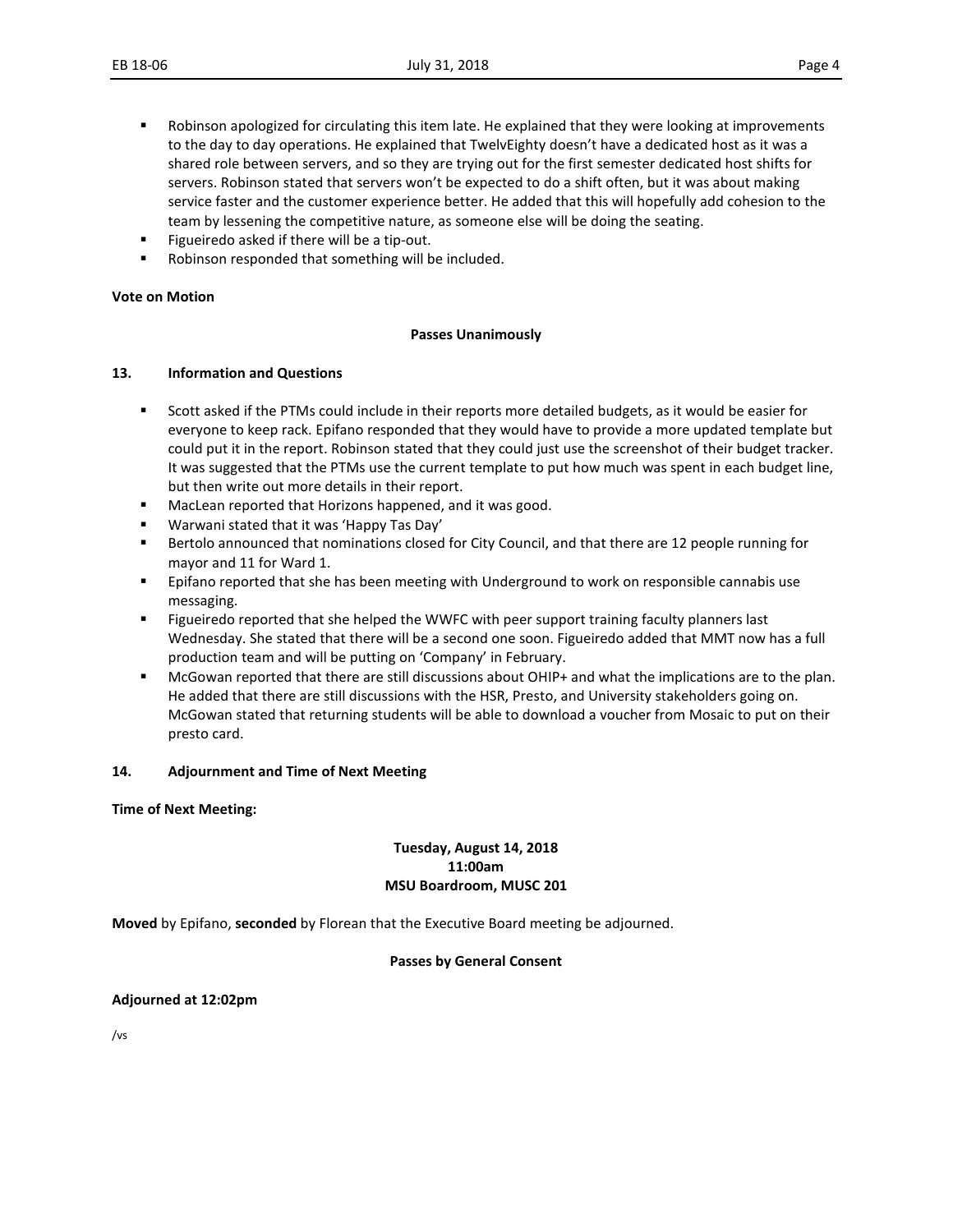

REPORT From the office of the… EFRT Program Director

| TO:      | Members of the Executive Board |
|----------|--------------------------------|
| FROM:    | Samantha Aung                  |
| SUBJECT: | EFRT Report 3                  |
| DATE:    | Tuesday July 31st 2018         |

# YEARPLAN UPDATE

As according to my July year plan, I have been working on starting a couple of larger goals for the year. The EFRT Assistant Director, Public Relations Coordinator and myself have been working towards creating resources to send to the underground to be used for promotion of our First Aid Courses to generate more revenue as well as create a better-informed public. The transition to primarily blended learning courses has been going well will all instructors trained and comfortable teaching courses. As will be discussed later, Red Cross standards have changed once again creating some potential future confusion on course structure. In addition, talks with the medical director have been started to change our medical directives regarding nasal Naloxone to be integrated into the EFRT protocol. The final July goal of submitting the capital request for quality CPR is a bit delayed and should be submitted in the next few weeks to hopefully be able to have approval of the project before the school year starts.





As seen in the chart to the left call volume is significantly lower than last year but comparable to the year before. Last years data is an outlier in comparison to typical years due to the occurrence of the North American Indigenous Games on Campus. When comparing this month's data to a more average year such as 2016 the call volume is as expected but we have seen a higher amount of code 3, ambulance activation, in the month of July with 4 ambulances activated this month compared to 2 in 2016. The calls are coming from a variety of sources meaning that there is no specific reason for this increase. That being

said the unpredictable nature of emergencies means that there is sometimes no explanation for increase. Overall, campus safety from an EFRT perspective seems to be intact and as a service we are grateful that people are calling in their time of need where we try to help them to the best of our ability.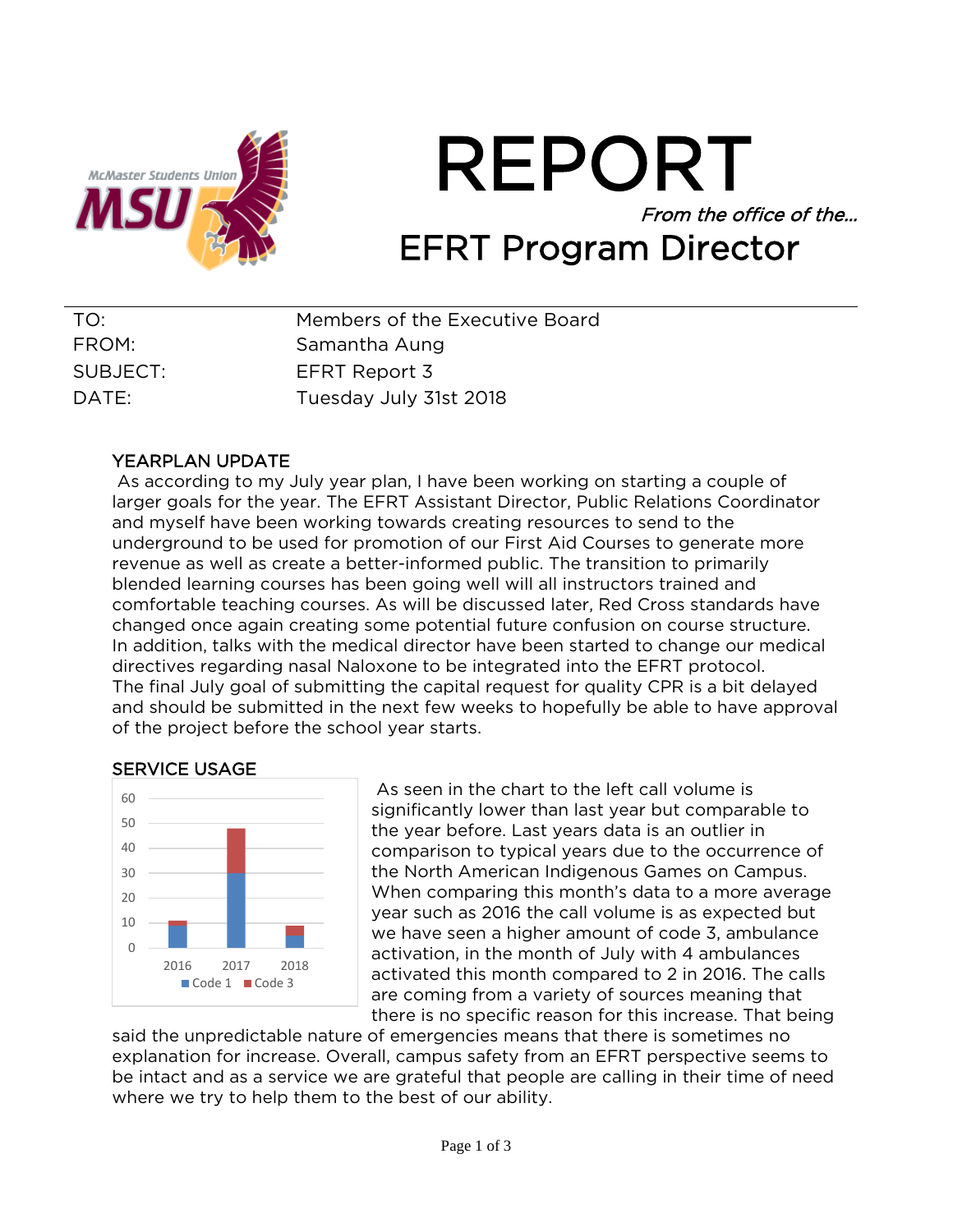# PAST EVENTS, PROJECTS & ACTIVITIES

The past month has contained no larger events to speak about. Team functions have been operating smoothly with first aid courses running at good capacities as well as the summer team completing routine tasks such as inventory and bike maintenance.

# UPCOMING EVENTS, PROJECTS & ACTIVITIES

The closer to welcome week we get the more our team is preparing. The team has contacted Alumni responders for help in the teams annual retraining of responders. Emails have been sent out to ensure that we can have presenters for each topic be more specialized in that field. In addition, the application to become and 2018-2019 responder will open in August meaning the team is preparing their promotional strategies for that as well as preparing schedules presenters evaluators and responders for the whirlwind of a month that new candidate orientation is.

# BUDGET

Spending at this point of the year has been typical in comparison from previous year with a little less in the team supplies budget line as we have not yet completed our pre-welcome week order of supplies.

Security services has suggested the reorder of new radios as they switch over to a new radio system. They have requested that the VP Finance take on the decision to buy these radios and have provided them with the appropriate suggestions and costs associated with the purchase. If the purchase is made, transitioning the new equipment before welcome week may provide beneficial as radio functionality is at its upmost importance during welcome week when call volumes are high. In addition, as before mentioned, as a part of my year plan I am hoping to integrate the use of quality-CPR (Q-CPR) into the EFRT pack, protocol and training. Q-CPR is the concept of responders receiving real time feedback on the CPR that they are providing to patients to help improve CPR quality (Santos et al., 2015). Although this is a more expensive piece of equipment, it is important for the team in the event of a cardiac arrest. I will be putting together a capital request for this in the next few weeks in hopes for it to go to the executive board for approval.

# VOLUNTEERS

As always in this time of year, as people go away for the summer, the summer response team gets quite small. One suggestion for future years that I will be working on is to change the way the summer response team works to potentially make more full year executive team positions and change the way the summer executive team, who is responsible for the majority of the shift coverage works. This is still in the works and I will be collecting feedback from this and previous years summer teams to develop a plan before the suggestion is put into my transition manual.

# CURRENT CHALLENGES

The team is currently trying to figure out a better way to have people request first aid event coverage from EFRT. There is currently no standard procedure and we take requests as they come which can sometimes mean having to refuse events if we are unable to take them or scrambling to find last minute coverage if the event is requested late. With the restructuring of the executive team, my hope is that the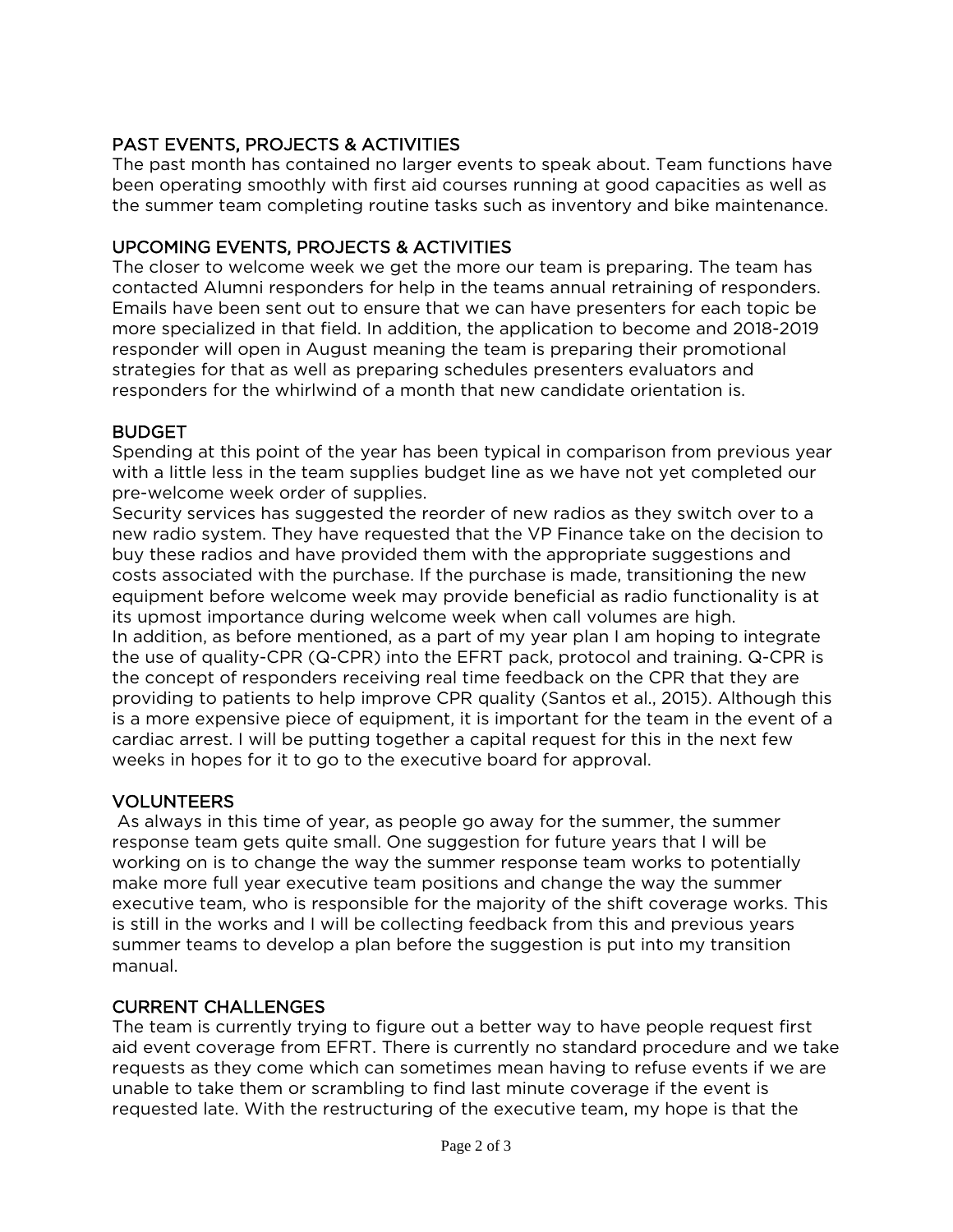Scheduling Coordinator will be able to take on the responsibility of coordinating theses types of events. We currently are working together to develop a procedure and add a response request function to our portion of the MSU website.

## SUCCESSES

In preparation, we are fortunate to be working with Hamilton Paramedic services, Campus events and Campus security on a welcome week strategy for the concert nights. Campus events will be hiring a on site paramedic truck for the event and we are working with the service to see if there is an option for them to be able to monitor intoxicated patients without a safe place to return to in lieu of sending those patients to the hospital to reduce the burden of welcome week on the local emergency services. Talks are still in the works with all partners but we are optimistic about the opportunity and hope that this will help create a safer welcome week for all involved.

#### REFERENCES

Santos, L., Prieto, M., Lopez, M., Tellado, M., Díaz, M., & Vázquez, A. (2015). Usefulness of quality cardiopulmonary resuscitation devices (qCPR) to train emergencies medical technicians (EMT). *Resuscitation*, *96*, 73. doi: 10.1016/j.resuscitation.2015.09.174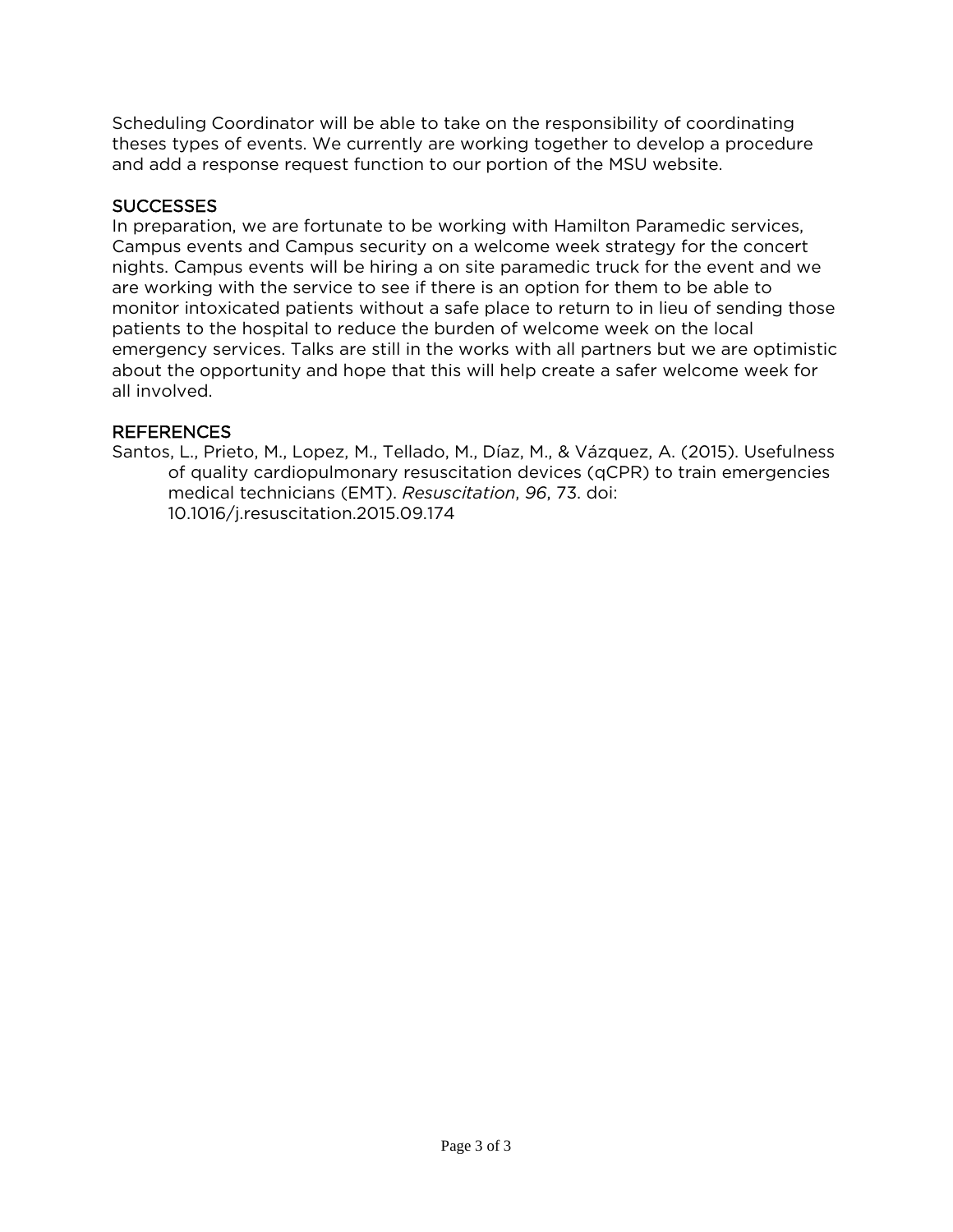

# REPORT From the office of the… Mac Farmstand Director

| TO:      | Members of the Executive Board |
|----------|--------------------------------|
| FROM:    | Shailee Siddhpuria             |
| SUBJECT: | Mac Farmstand Report #3        |
| DATE:    | Tuesday July 31, 2018          |

# YEARPLAN UPDATE

It will soon be two months of Farmstand operation and we are seeing a small decline in service as of the end of the  $1<sup>st</sup>$  spring semester (i.e. since late June). Fortunately, we were able to order some fruits from our current supplier which somewhat steadied sales in the beginning of July. We have various exciting events/ideas planned to both help promote our service and our mission (as I will talk about below). This includes a greater focus on our social media and updates on the MSU website. One of our CSRs will unfortunately be leaving by mid-August and so we are also amidst hiring a replacement for the rest of the Farmstand season. I will also be asking Maddison to post volunteer applications on the MSU website once a CSR has been hired. We have generally decided to reduce the number of events that we run during the summer to prepare for the school year as in previous years, they have been generally extremely low in attendance. This year, we want to focus on using our funds and resources to maximum potential in September and October.

# SERVICE USAGE

Each week, our sales have continued to range between \$700-900. The past 2 weeks, we have seen our sales on the lower end of that range, though my CSRs have reported a general decline in the population that comes through the student centre.

We also put out an application for one CSR position, for which we have received 23 applications in less than 2 weeks.

# PAST EVENTS, PROJECTS & ACTIVITIES Local Food Discount Card

We are continuing to promote and give out our LFDC before it expires on September 1, 2018. We are almost running out of the cards but we will not be ordering anymore as it is now too close to the expiry date.

Since our current LFDC expires September  $1<sup>st</sup>$ , 2018, we are currently in the middle of speaking to each vendor to see if they would like to continue the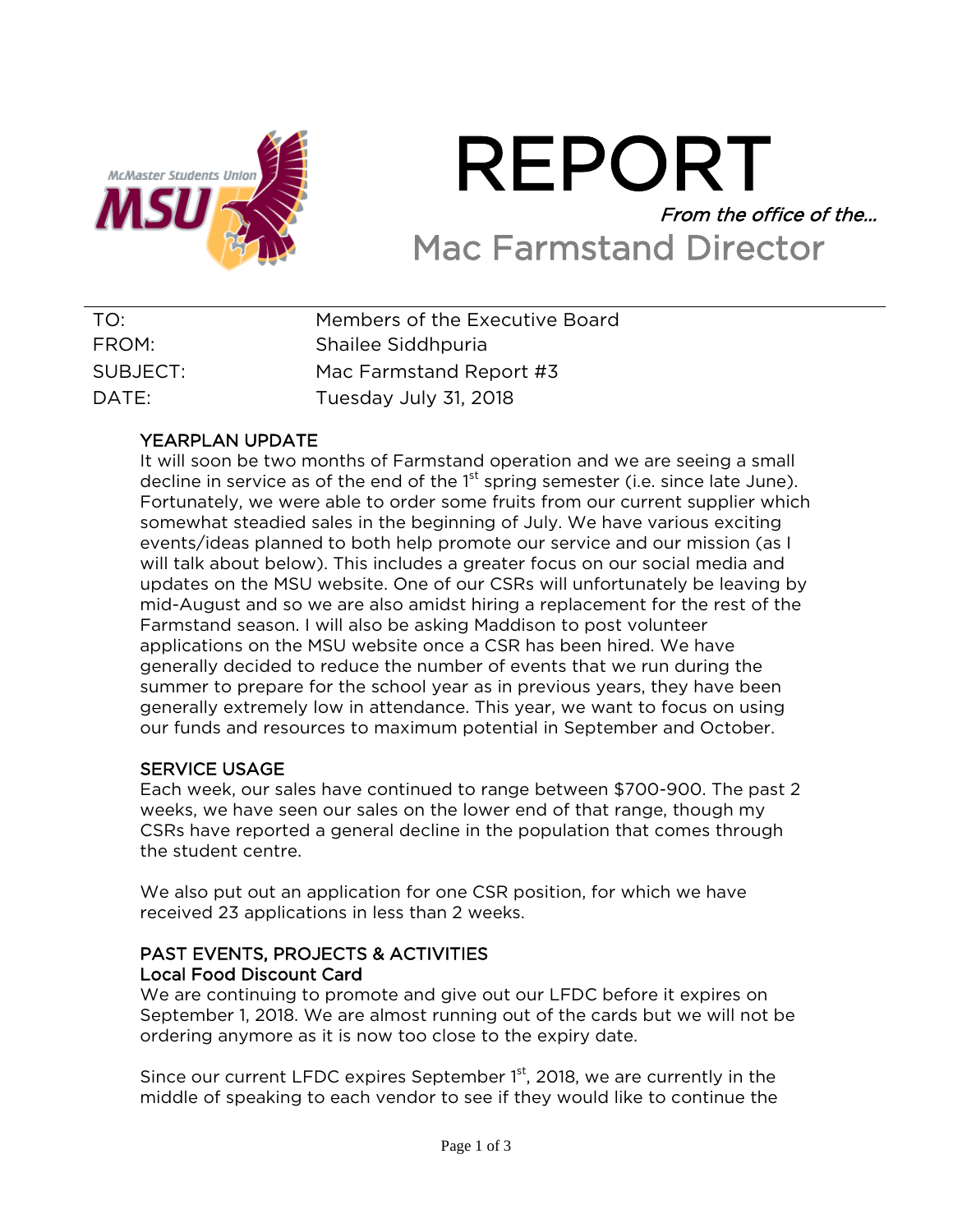promotion. We have been trying to set up meetings with each potential vendor to ensure their confirmation as well as obtain any feedback on how we can maximize the use of the cards. We ask if EB has any suggestions of local businesses which aim to use local produce/foods that we may be able to approach.

# **BUDGET**

| <b>ACCOUNT</b><br><b>CODE</b>       | <b>ITEM</b>                             |  | <i>BUDGET/</i><br><b>COST</b> |
|-------------------------------------|-----------------------------------------|--|-------------------------------|
| 6501-0315                           | T-shirts for CSRs and Executives        |  | 299.57                        |
|                                     | <b>TOTAL SPENT IN LINE</b>              |  | 299.57                        |
|                                     | <b>REMAINING IN LINE</b>                |  | 1200.43                       |
|                                     |                                         |  |                               |
|                                     | Grand Opening Promo Standard            |  |                               |
| 6501-0315                           | Package                                 |  | 200.00                        |
|                                     | TOTAL SPENT IN LINE                     |  | 499.57                        |
|                                     | <b>REMAINING IN LINE</b>                |  | 1000.43                       |
|                                     |                                         |  |                               |
| 6501-0315                           | General Promo-Window Banner             |  | 99.00                         |
|                                     | <b>TOTAL SPENT IN LINE</b>              |  | 598.57                        |
|                                     | <b>REMAINING IN LINE</b>                |  | 901.43                        |
|                                     |                                         |  |                               |
| 6102-0315                           | <b>Grand Opening Event Materials</b>    |  | 59.93                         |
|                                     | TOTAL SPENT IN LINE                     |  | 59.93                         |
|                                     | REMAINING IN LINE                       |  | 1940.07                       |
|                                     | <b>TOTALS</b>                           |  |                               |
|                                     | TOTAL BUDGETED DISCRETIONARY SPENDING   |  | 658.50                        |
| TOTAL ACTUAL DISCRETIONARY SPENDING |                                         |  |                               |
|                                     | <b>REMAINING DISCRETIONARY SPENDING</b> |  |                               |

# UPCOMING EVENTS, PROJECTS & ACTIVITIES Filming Tasty Videos

My education and advocacy coordinator, Aleigha, and my promotions coordinator, Sai, are currently planning recipes and video layout for potential new recipes. We now have all of the ingredients available and are finalizing a few easy recipes.

# Faculty and Staff Appreciation Event

Last year, we only held a Faculty appreciation event, which while successful, did not include many of our other customers which are McMaster Staff. Because the goal of the event was to reach out to more faculty, we excluded staff for getting the discount. However, to show our appreciation for staff as well, this year, we are planning to make one event for both faculty and staff. We will soon be contacting Underground for promo design. The event is set to be August 22<sup>nd</sup> as we hope more staff/faculty might be back from vacation.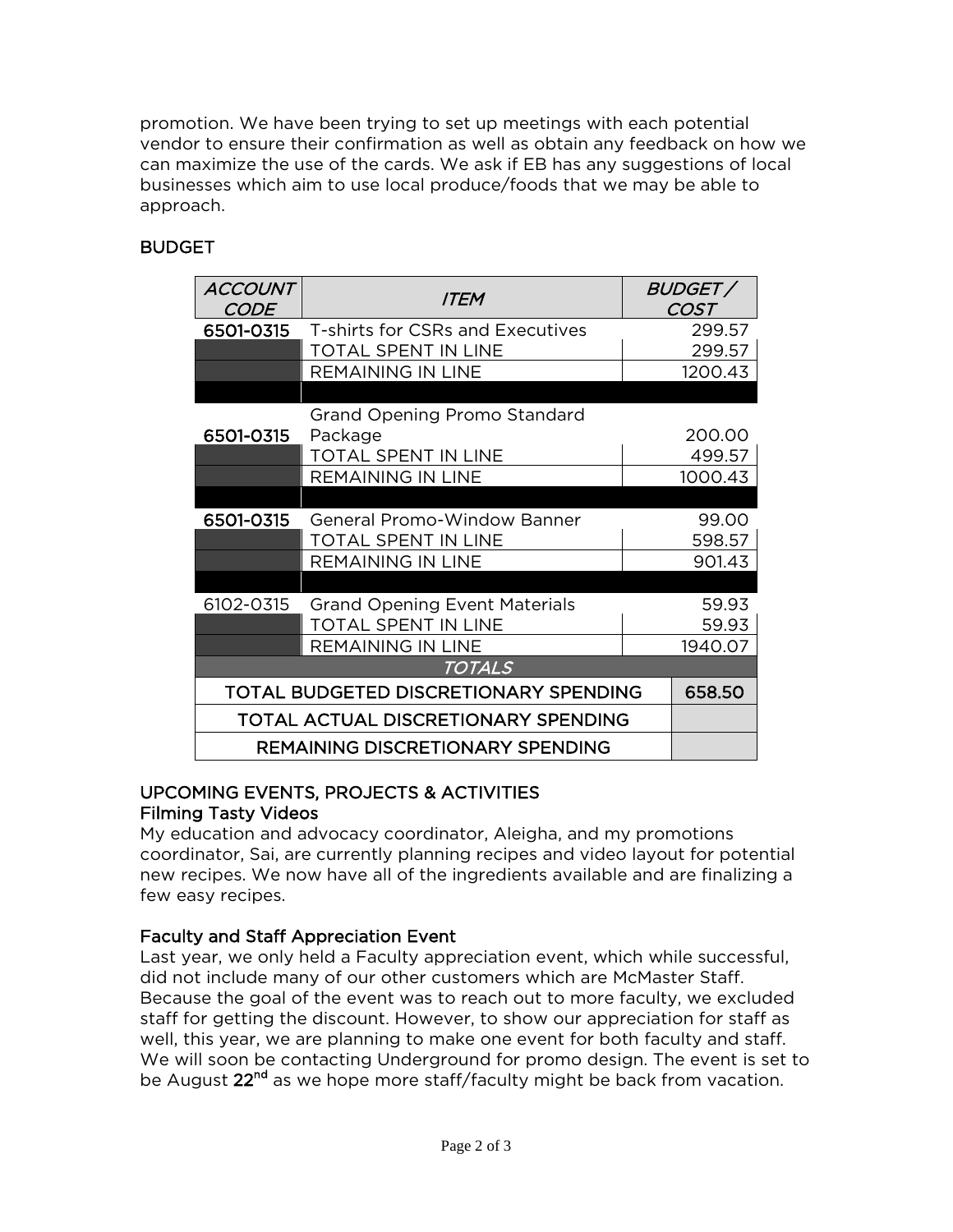#### Weekly Sale Events

My operation coordinator, Pooja, and I have been working on ways to attract more customers to the stand. As well, we have been attempting to increase the sales of our produce (and not merely the baked goods). This week, our sale event was a free cookie if you purchase \$10+ on produce. My CSRs reported that people were inclined to buy a few more vegetables given the free cookie at the end of the purchase. We will be running similar sale events each week and promoting them on Tuesday nights on our social media platforms.

#### Horizons

This Saturday, Farmstand will be setting up a booth for Horizon's Successfest as well as running a session in the evening with Mac Bread Bin. We will be purchasing local fruits from Lindley's farms and allowing Horizons delegates to make smoothies at our station to promote both sustainability (local foods) and open the discussion of food insecurity in the community.

#### VOLUNTEERS

We have designed a volunteer application, which consists of 2 short answer questions, that we plan to post on our MSU farmstand page once the additional CSR is hired. We have decided not to ask for cover letters as my executives felt that questions about Farmstand and local food would be more appropriate in choosing the right volunteers.

#### CURRENT CHALLENGES

We have been facing transitions since I started working outside Hamilton and my operations coordinator has taken over many of my responsibilities. However, I have been reachable at every point and the MSU staff has been incredible in supporting Pooja to fulfill her new responsibilities.

#### **SUCCESSES**

A huge shout-out to my executives (especially my operations coordinator) for being incredible through the past 2 months. It is also amazing to see more and more social media engagement and positive feedback regarding our operation/mission!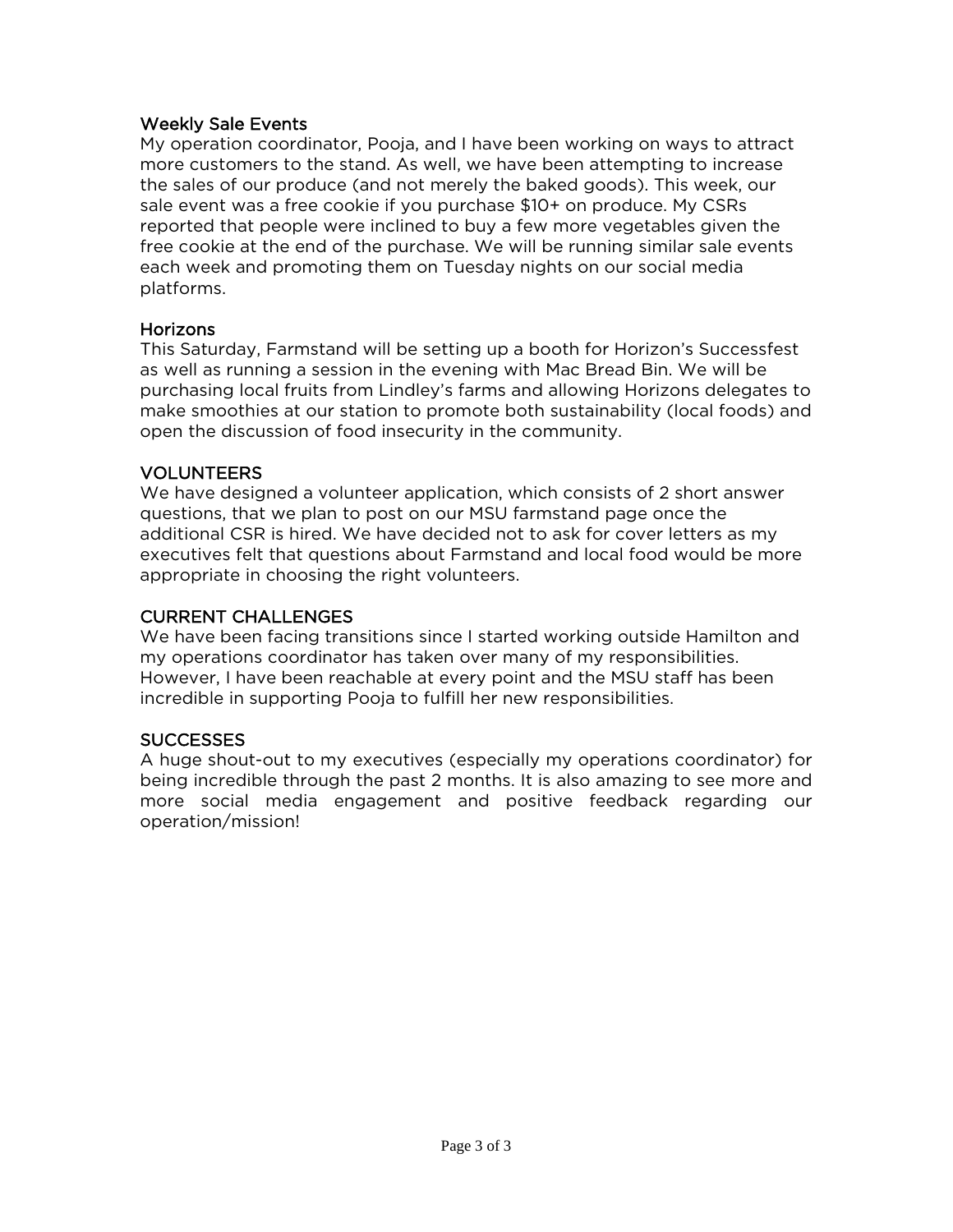

REPORT From the office of the…

# Maroons Coordinator

| Members of the Executive Board |
|--------------------------------|
| Dan LaFrance                   |
| Maroons Report #3              |
| Tuesday July 31, 2018          |
|                                |

#### YEARPLAN UPDATE

For the Months of June and July, our year plan is fairly straightforward, including mainly administrative tasks. For the month of July, there were 3 major goals for the service that would both improve our connection and comfort as a team, those three goals were;

#### Community Engagement

Event is being planned for McMaster students on Campus (likely 10 acre field) to play soccer/Frisbee and have cool refreshments such as freezies. This will be a small event for students on campus over the summer

#### Jersey Orders

Jersey orders are complete, and they should arrive the week before WW. Tshirts will arrive before training, and will be distributed at training.

#### WW Training outline

Outline is complete, and the WW schedule is about 75% complete. There are a few last-minute changes that will be made, however, as you read this it will be finished, with a final schedule consultation on Wednesday August  $1<sup>st</sup>$  with VP Admin if any final modifications need to be made before we send guidebooks off to print.

# August

#### Camping

Site has been paid for, and a payment plan has been organized with VP Finance and Accounting department at \$45 per rep, to cover food and site for the weekend.

#### Web Series

We have had some trouble with this so far, however the Maroons are facilitating the webcast on the  $16<sup>th</sup>$  of August, and a list of volunteers has been compiled.

#### WW Training and Guidebooks

Guidebooks are well on their way to be completed, and training plans are set. WW is organized and we feel adequately prepared should the next weeks go as planned.

My personal goal for July was to see some more of the Maroons as I haven't been around much this summer. I did, which was nice, but I want to continue this process through August, as I plan to reach out to all the new reps and start dialogue to increase their comfort level with me as a coordinator.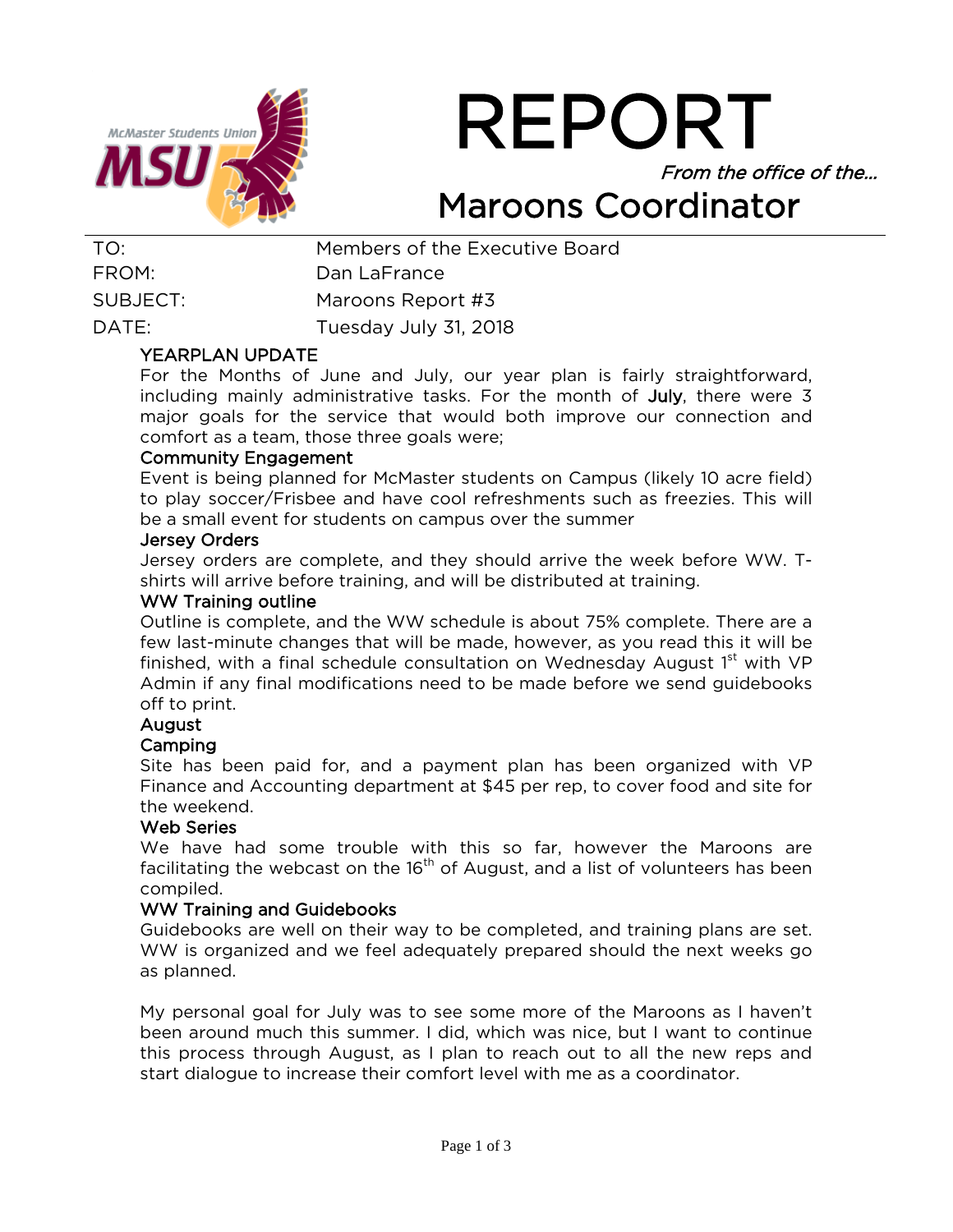# SERVICE USAGE

Our service has been receiving more likes on our facebook page, after we had a few reps volunteer for the SSC video series that registered 3.5k views. The video series, as it continues, should drive more traffic to our page as well as SSC's.

#### PAST EVENTS, PROJECTS & ACTIVITIES

Little to update on here, video series is gaining traction. WW planning is picking up speed.

#### UPCOMING EVENTS, PROJECTS & ACTIVITIES

Maroons retreat is the most pertinent upcoming event, held over the August 10-12 weekend. Additionally, we have a guidebook completion timeline for August  $4<sup>th</sup>$ , sent to printer. Suits should be in the week of July 23-27, jerseys and T-shirts in mid-August.

#### VOLUNTEERS

Volunteer traction for the video series is limited as it is an event during the day. However we have more volunteers signed up for later streaming events as it is easier to organize further in advance. We have members attending this coming weekend for Horizon's Success-fest, and many of our reps have contacted me to show their excitement for WW.

#### CURRENT CHALLENGES

The challenge this past month has been my own actions; I have not done a good job supporting my Leadership Team. I am fully confident in their abilities, and have therefore let them do their own thing when it comes to WW planning and other events. However I did not do a good job checking in with them. Our communication was limited, and I fell out of the loop as I urged my team to complete tasks by themselves. This has made WW planning a scramble near the finish line, and although we are in a good place we are behind where we could be. This was a wakeup call and I have been working tirelessly since to get us back on track. As always, my LT's are superstars, and I now know that I need to step up my game to match their level of success.

# **BUDGET**

No new budget considerations.

| TOTAL BUDGETED DISCRETIONARY SPENDING | \$21,210    |
|---------------------------------------|-------------|
| TOTAL ACTUAL DISCRETIONARY SPENDING   | \$3.321.34  |
| REMAINING DISCRETIONARY SPENDING      | \$18,088.66 |

#### **SUCCESSES**

I said this last report but I think it is important to mention again; *This service is only as good as its representatives. The Leadership Team has been incredible so far, planning for Welcome Week, developing relationships with Ath and Rec for this academic year, our Volunteer Coordinator developing what I expect to*  be the most beneficial and efficient training weekend ever, and also giving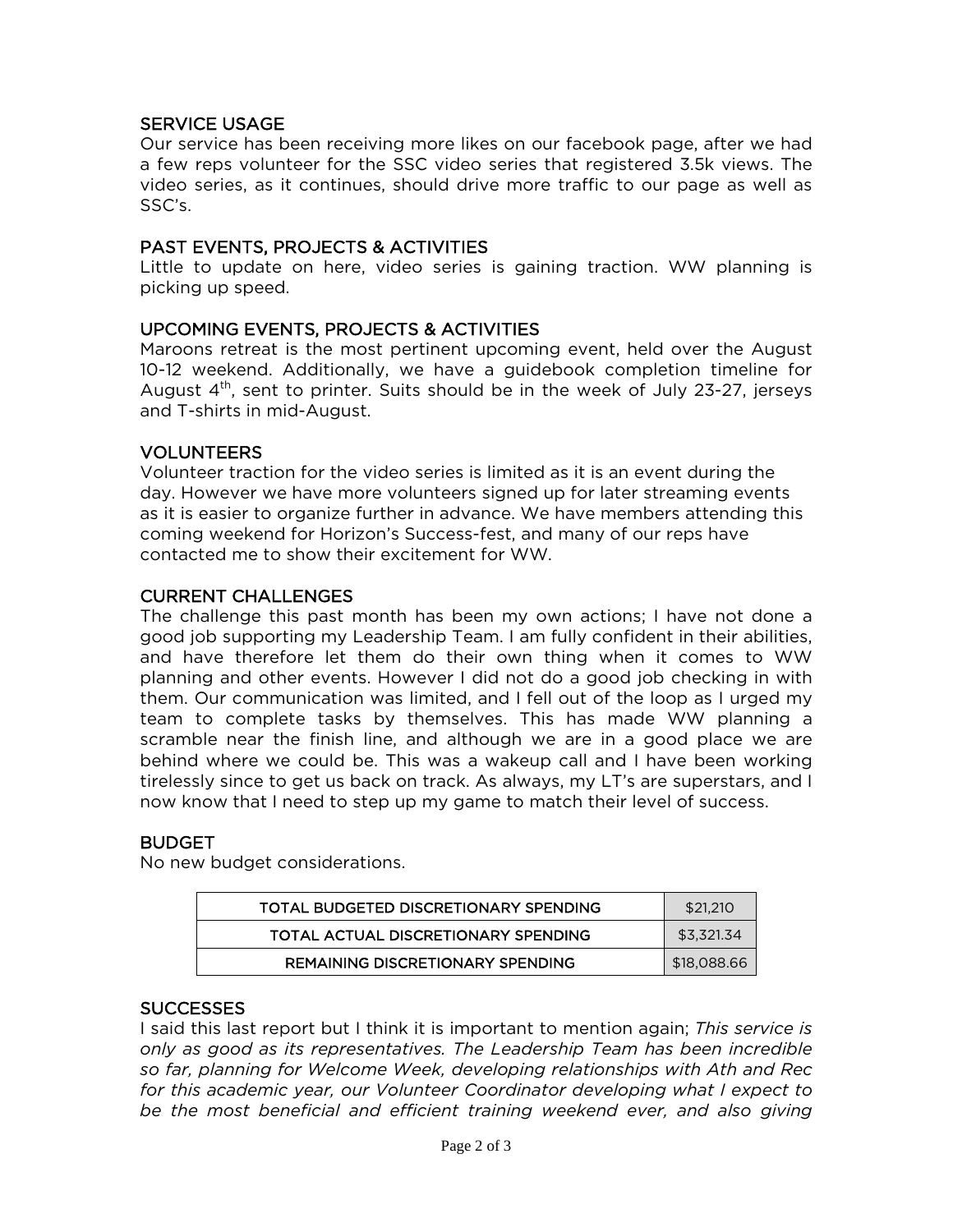*myself support and the rest of the team whenever needed.* The only edit is I need to do a better job supporting my LT's, not only receive support, as stated earlier.

# **OTHER**

As I previously noted, I have been falling behind, but I created a schedule and daily tasks that will allow me, and this service to be successful moving forward into Welcome Week and the year forward. I have made it visible to the LT's which will hold me accountable.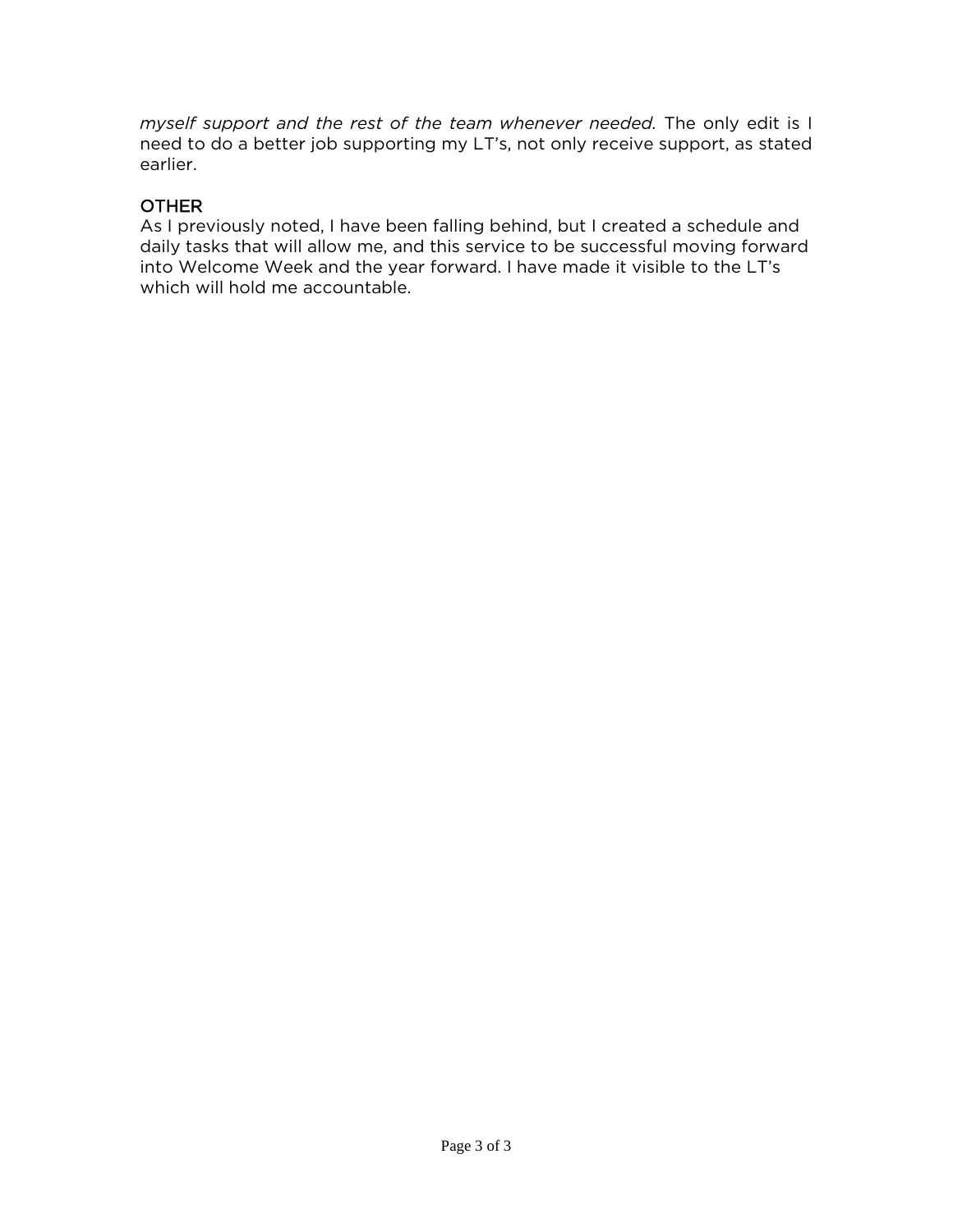

# REPORT From the office of the… Student Community Support **Network**

| TO:      | Members of the Executive Board |
|----------|--------------------------------|
| FROM:    | Rohan Lohana                   |
| SUBJECT: | <b>SCSN Report 2</b>           |
| DATE:    | July 30, 2018                  |

#### YEARPLAN UPDATE

Since the completion of our year plans, we are working on the logistics of the upcoming events in September and partnerships with the off campus partners. The team is supposed to meet on August 5 for training and year plan updates.

Currently, we are focusing on strategies for the hiring of community connectors in September since SCSN was unable to attract a good volunteer base in previous years.

Besides that, we have meetings set with the Frontier College and the AWWCA for the collaboration on future events and the safe biking campaign.

#### SERVICE USAGE

Currently the service is in planning phase. Not a lot of interactions are made with McMaster Students in the past two months. However, the McMaster Student Community Support Network Facebook page stands at 1,109 likes. To increase the page outreach, we are planning to bring the "Go-to Foodie spots" campaign to highlight famous food spots in Hamilton, that will be prompted via SCSN Facebook page and Instagram.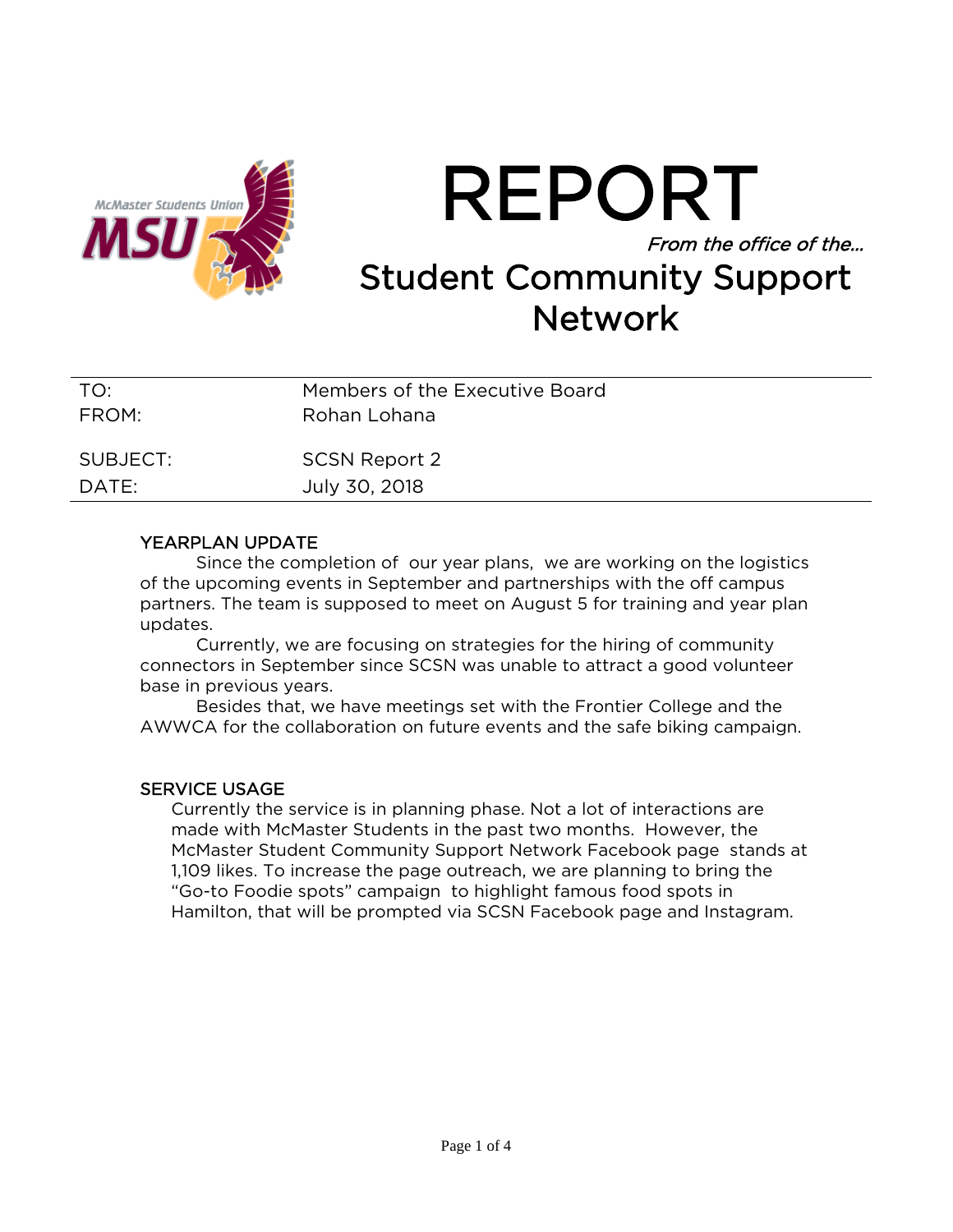

# PAST EVENTS, PROJECTS & ACTIVITIES

# Exec Hiring

All the SCSN executives are hired. Currently, they are they're updating their year plans, and brainstorming events & logistics for the fall term.

# AWWCA & AWCA Meetings

Ainsle Wood Westdale Community Association meetings have been fruitful in the past with regards to providing insight about how the neighborhood community feels about McMaster University and their student interaction. In the past months, they've brought a lot of points regarding working with different campus group to raise awareness regarding student safety and their interaction with landlords.

# UPCOMING EVENTS, PROJECTS & ACTIVITIES

# Frontier College - Literacy Program

- o Frontier college is a national literacy organization who aims to help children and youth around Hamilton who are struggling with reading/writing/math. Every year, they recruit around 130 McMaster students who go to libraries, community centers, and schools around Hamilton (usually in the downtown area) on a weekly basis to tutor/mentor children and youth.
- o They need help with volunteer recruitment, especially during the late August and early September.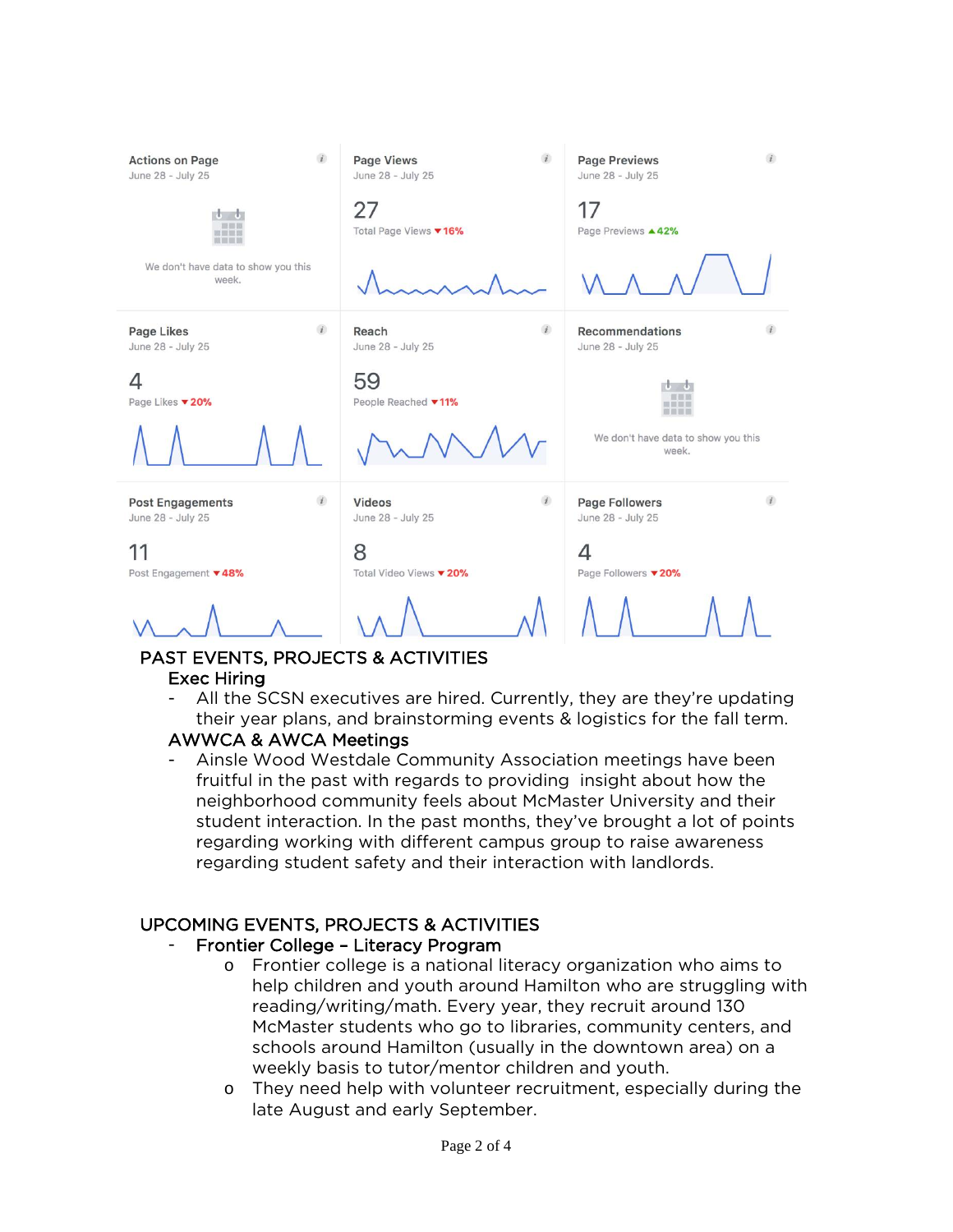o I have a meeting with the Frontier College Representative on August 3 to discuss the logistics of the event and how both the parties can benefit the collaboration.

# - AWWCA – Biking Awareness Campaign

- o Recently, AWWCA has brought up a lot of concerns regarding unsafe cycling (especially of SoBi), and the lack of knowledge available for the laws of cycling.
- o AWWCA wants to promote safe cycling in the Ainsle Wood/Westdale Neighborhood. They are interested in partnering with MaCycle & SCSN to promote and execute the campaign. They also plan on giving away free headlights.
- o SCSN plans on working in collaboration with MSU Macycle and AWWCA to kickstart the campaign in September.

# **SCSN Community Connector Hiring**

o In September, SCSN plans on focusing a lot more on community connector hiring since getting volunteers in the past years have been a big issue. Besides social media promo, the executive team plans on using various ways to interact with people face to face to promote and get a better volunteer pool for SCSN Community Connector.

| <b>ACCOUNT</b><br><b>CODE</b> | <i><b>ITEM</b></i>                      |  | <b>BUDGET / COST</b> |
|-------------------------------|-----------------------------------------|--|----------------------|
|                               |                                         |  |                      |
|                               | <b>TOTAL SPENT IN LINE</b>              |  | Ω                    |
|                               | <b>REMAINING IN LINE</b>                |  |                      |
|                               |                                         |  |                      |
|                               |                                         |  |                      |
|                               | <b>TOTAL SPENT IN LINE</b>              |  | Ω                    |
|                               | <b>REMAINING IN LINE</b>                |  |                      |
|                               |                                         |  |                      |
|                               |                                         |  |                      |
|                               | TOTAL SPENT IN LINE                     |  | O                    |
|                               | REMAINING IN LINE                       |  |                      |
|                               |                                         |  |                      |
|                               |                                         |  |                      |
|                               | <b>TOTAL SPENT IN LINE</b>              |  | Ω                    |
|                               | <b>REMAINING IN LINE</b>                |  |                      |
|                               | TOTALS                                  |  |                      |
|                               | TOTAL BUDGETED DISCRETIONARY SPENDING   |  | $\Omega$             |
|                               | TOTAL ACTUAL DISCRETIONARY SPENDING     |  | $\Omega$             |
|                               | <b>REMAINING DISCRETIONARY SPENDING</b> |  |                      |

# BUDGET

- Nothing is spent by service this summer since it's mostly planning.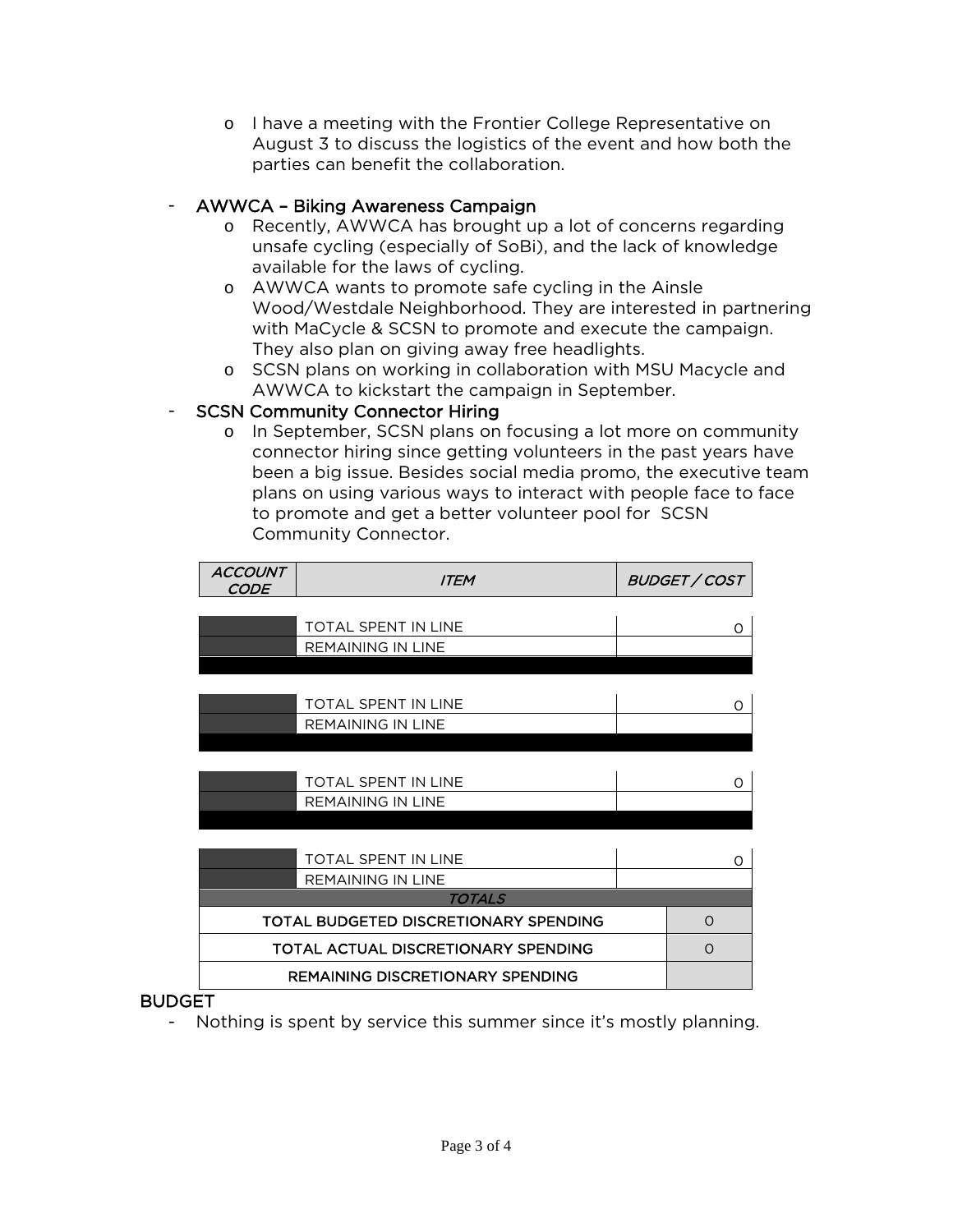# VOLUNTEERS

- SCSN Exec team is having a volunteer retreat and year plan review update coming Sunday.

#### CURRENT CHALLENGES

- How to ensure that all events in the year plans are executed to perfections? Is there any way to work with see the year plans of other services to ensure that there are no major conflicts? (or that doesn't matter?)

# **SUCCESSES**

- The entire executive team was hired in the beginning of May!
- Numerous off-campus partners are willing or have shown interest in collaborating with SCSN for future events in the coming year.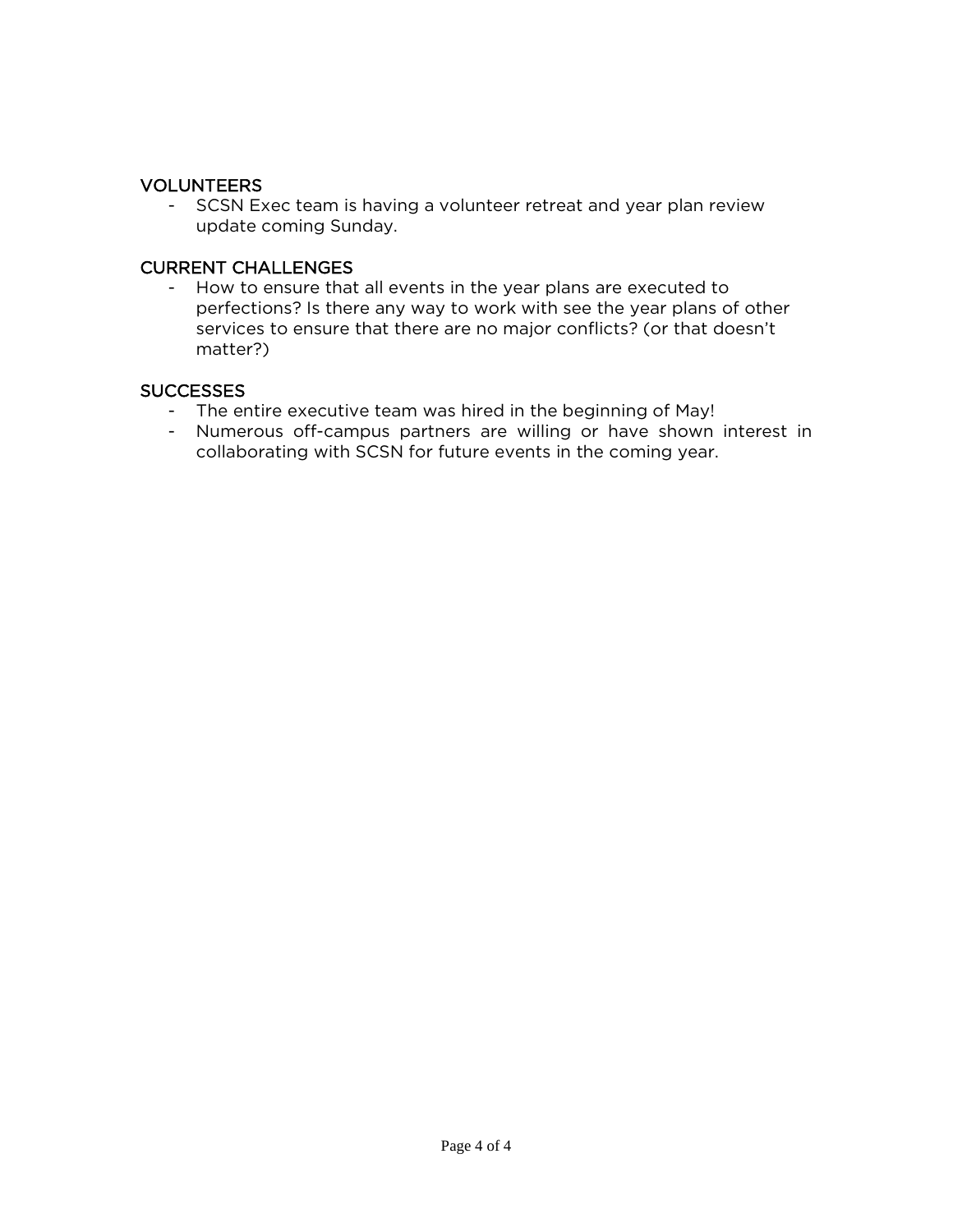



| TO:      | Members of the Executive Board |
|----------|--------------------------------|
| FROM:    | Adrianna Michell               |
| SUBJECT: | SHEC Report #2                 |
| DATE:    | July 31 2018                   |

# YEARPLAN UPDATE

There is not much to update since I last reported as we are closed for the summer. That being said, I am on track with my year plan. Some objectives during the summer months were more long term planning, which my team and I are in the early stages of doing.

# SERVICE USAGE

N/A

# PAST EVENTS, PROJECTS & ACTIVITIES

My team and I have been working to improve some of the resource content and have been going through our lending library and pamphlet inventory. We are reducing the amount of literature we offer in order to focus on quality over quantity.

We should have some new furniture going in the space soon! In order to better execute peer support, we will have more seating going in the back of our space this upcoming month.

Oh and we got 5,500 safer sex items (condoms) to put into the first year swag bags! (sorry maroons). This is really exciting as we can promote our service but more importantly demonstrate the importance of safe sex practices early on in their undergraduate career.

# UPCOMING EVENTS, PROJECTS & ACTIVITIES

As I write this report we have Horizons successfest this weekend. I will reflect on it in person, but my hope is that we will have engaged with first years, promoted our services, and let them know about volunteer opportunities! Training planning is underway! The first year hiring timeline is still the same as the one in my last report, but I've included it below.

- Applications open: August  $20<sup>th</sup>$
- Applications close: September 8<sup>th</sup>
- $\bullet$  Interviews: September 10<sup>th</sup>-13<sup>th</sup>
- Offers made: September 14th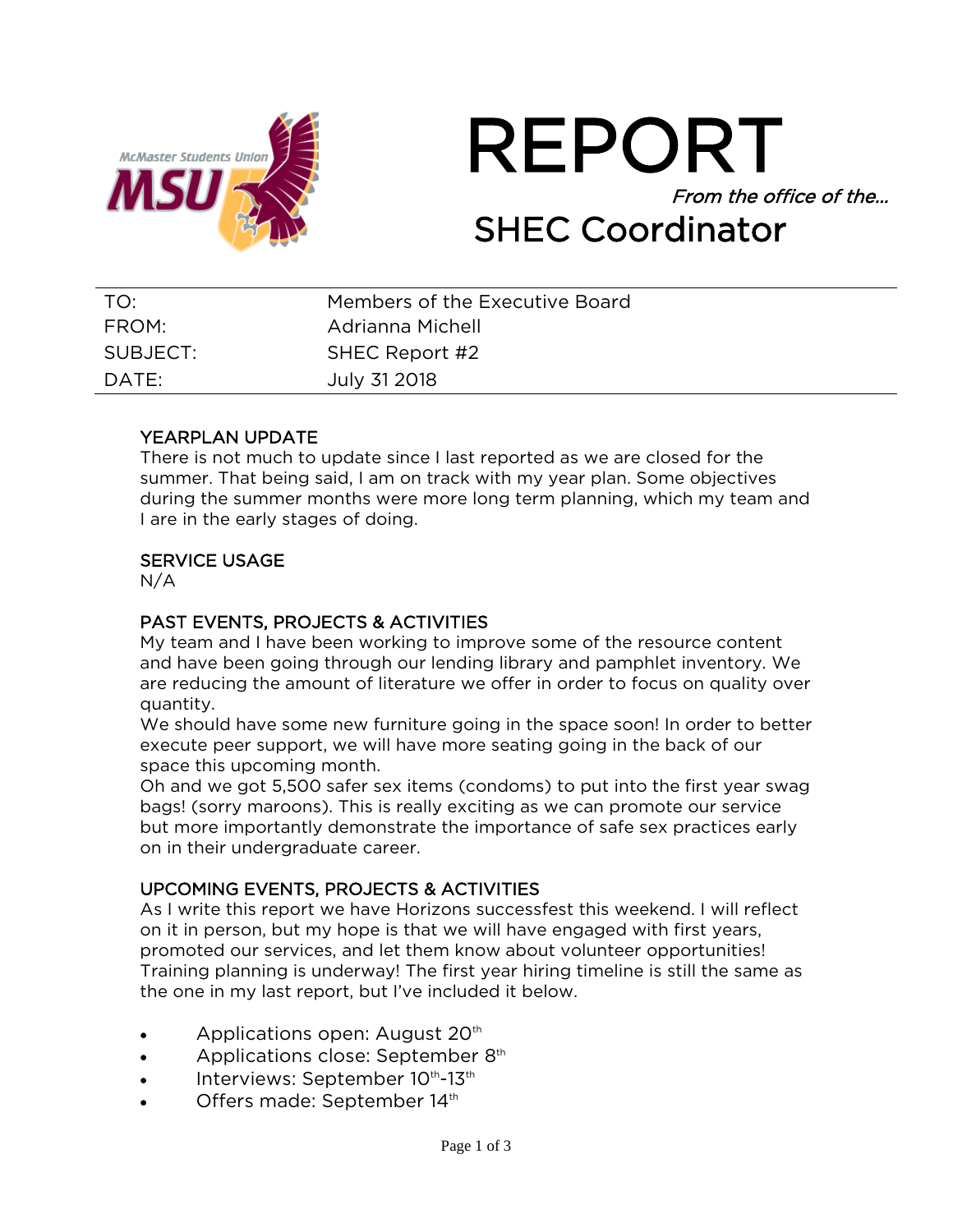Training weekend: September 15<sup>th</sup>-16<sup>th</sup>

Although homecoming is the same weekend and we have a short turn around for hiring, I think this is the best option for us. I'm also excited that we will have 2 general sessions with the peer support department. Welcome week planning has been underway as well. This year we will be much more present than before, which will be fun but also challenging. Trying to staff events with only 19 returning volunteers will be a tough. Still, I am very excited for the week and the opportunity to influence the messaging that reaches first years to positively and promote the importance of health and wellness.

# **BUDGET**

I haven't spent much money yet since the service has been closed. Most of my expenses have been for promo and (exec) training. I plan to purchase some furniture and exhaust my office supplies line, along with a capital budget purchase for the space. Also, I have requested some volunteer appreciation items and additional promo items from underground, which are not yet reflected on the budget.

| ACCOUNT CODE                               | <i>ITEM</i>                             | BUDGET / COST |
|--------------------------------------------|-----------------------------------------|---------------|
|                                            |                                         |               |
| <b>Volunteer Rec</b>                       | TOTAL SPENT IN LINE                     | 2,500         |
|                                            | REMAINING IN LINE                       | 2,455.64      |
|                                            |                                         |               |
|                                            |                                         |               |
| <b>Advertising &amp; Promo</b>             | ITOTAL SPENT IN LINE                    | 2,500         |
|                                            | REMAINING IN LINE                       | 2,252.50      |
|                                            |                                         |               |
|                                            |                                         |               |
| FUTURE EXPENSE: Office TOTAL SPENT IN LINE |                                         |               |
| <b>Supplies</b>                            |                                         | 110           |
|                                            | REMAINING IN LINE                       |               |
|                                            |                                         |               |
|                                            |                                         |               |
|                                            | <b>TOTAL SPENT IN LINE</b>              |               |
|                                            | REMAINING IN LINE                       |               |
|                                            | TOTALS                                  |               |
|                                            | TOTAL BUDGETED DISCRETIONARY SPENDING   | 10,460        |
| TOTAL ACTUAL DISCRETIONARY SPENDING        |                                         | 10,460        |
|                                            | <b>REMAINING DISCRETIONARY SPENDING</b> | 10,168.14     |

# VOLUNTEERS

My volunteer base is amazing! I'm so excited to have them all back and have them together at training! I can really only speak to my exec team, as they are the only volunteers working during the summer. My team is really great! They have been working so hard despite being spread out over the continent this summer. We have yet to all come together as a team, though, which makes assessing our working dynamic a challenge. The biggest challenge from a management standpoint has been communication. It is difficult to collaborate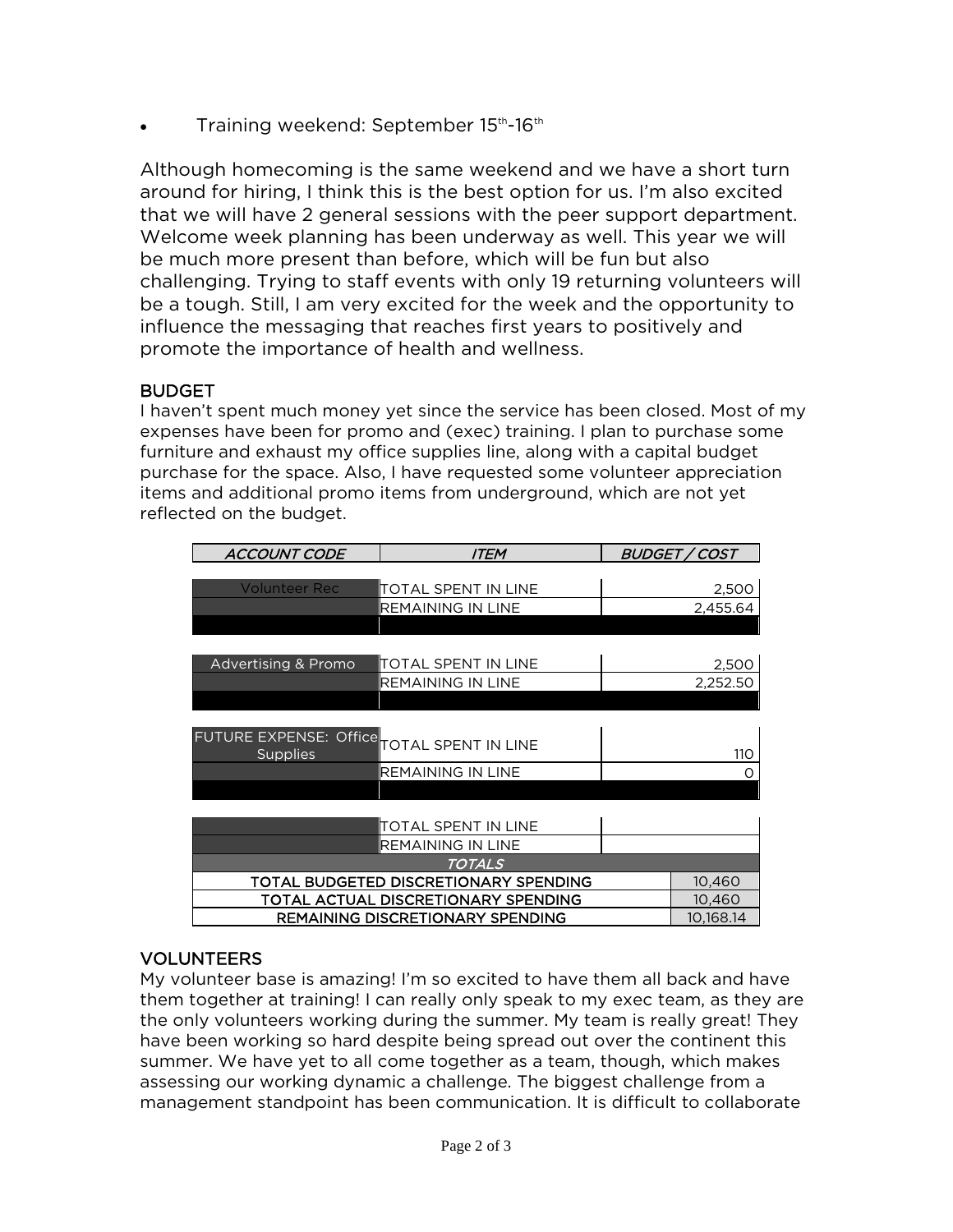when we are working exclusively through email, unable to meet in person. Also, they all have so many ideas that they are excited about, but I have had to try and streamline them into more achievable goals. So balancing their dreams and what is achievable has been a task.

# CURRENT CHALLENGES

As stated previously, learning volunteer management has been a challenge for me. I have also found it tricky trying to navigate all the different campus partners and building those relationships. Welcome week planning has also been taking up a fair amount of time, and trying to figure out all the logistics of our programming has been tough. Still, all very exciting things!

# **SUCCESSES**

5,500 condoms!! Woo! We also got our consent posters from a couple years ago redesigned since there was interest from a couple different departments. So there will be consistent consent messaging at Josh's welcome week programming and in residence buildings! Nothing specific but my team is just so amazing! They deserve all the high fives!

Thanks friends! Have a lovely day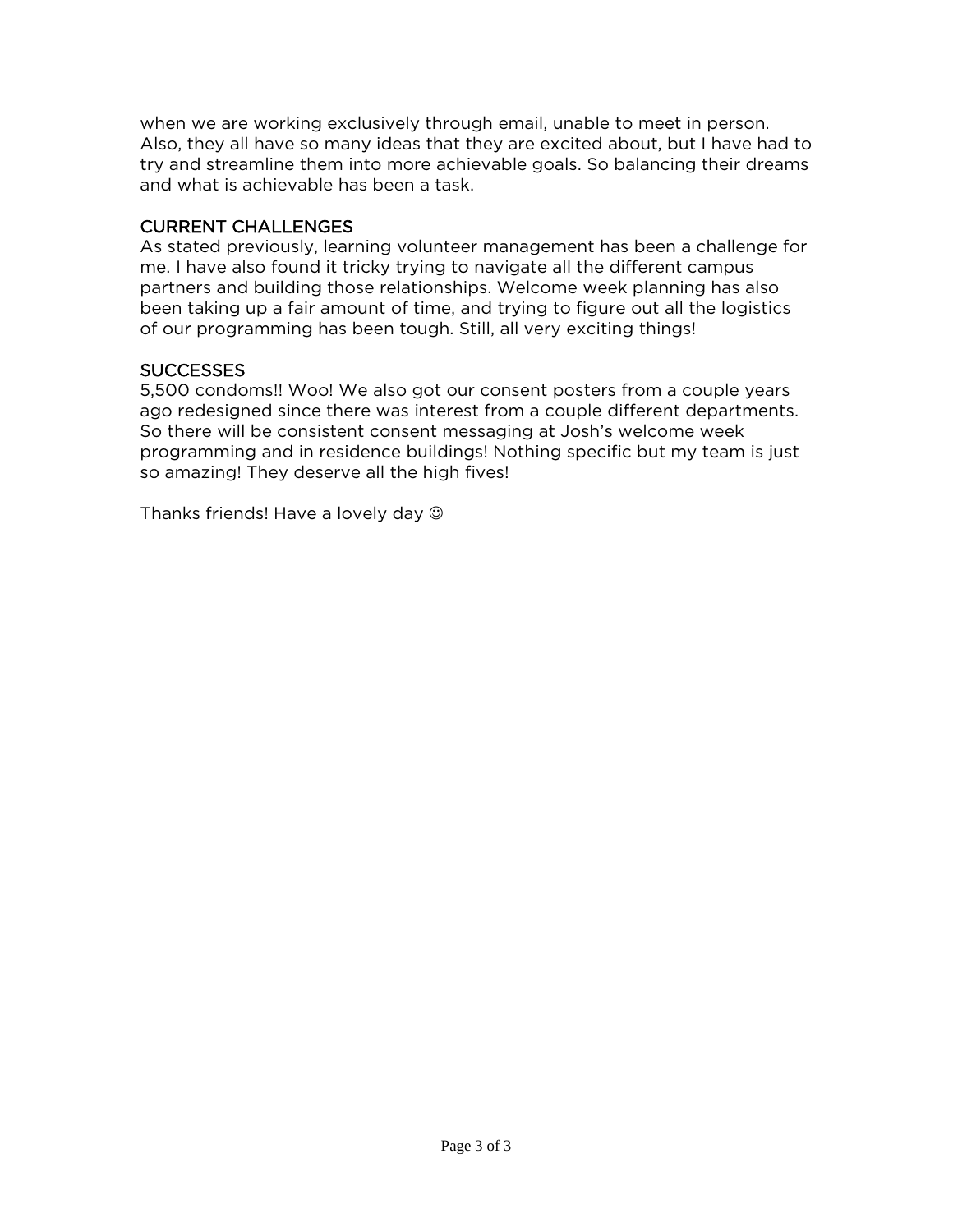

# MEMO

*From the…*

# Vice-President (Administration)

| TO:      | Executive Board                                 |
|----------|-------------------------------------------------|
| FROM:    | Kristina Epifano, VP Administration             |
| SUBJECT: | Changes to Mac Bread Bin OP and Subsequent JD's |
| DATE:    | July 26, 2018                                   |

Dear Executive Board,

Attached you will find the updated Operating Policy and Job Descriptions for Mac Bread Bin. At our last meeting we had a discussion to move forward with changing the name of Mac Bread Bin to MSU Food Collective Center.

The operating policy changes include removing all mentions of Mac Bread Bin and replacing it with MSU Food Collective Center.

The job description changes include changing the Director and Assistant Director titles to MSU Food Collective Center Director and Assistant Director. As well as replacing all former mentions of Mac Bread Bin with MSU Food Collective Center.

Let me know if you have any questions or concerns.

Sincerely,

ûmð

Kristina Epifano Vice-President (Administration) vpadmin@msu.mcmaster.ca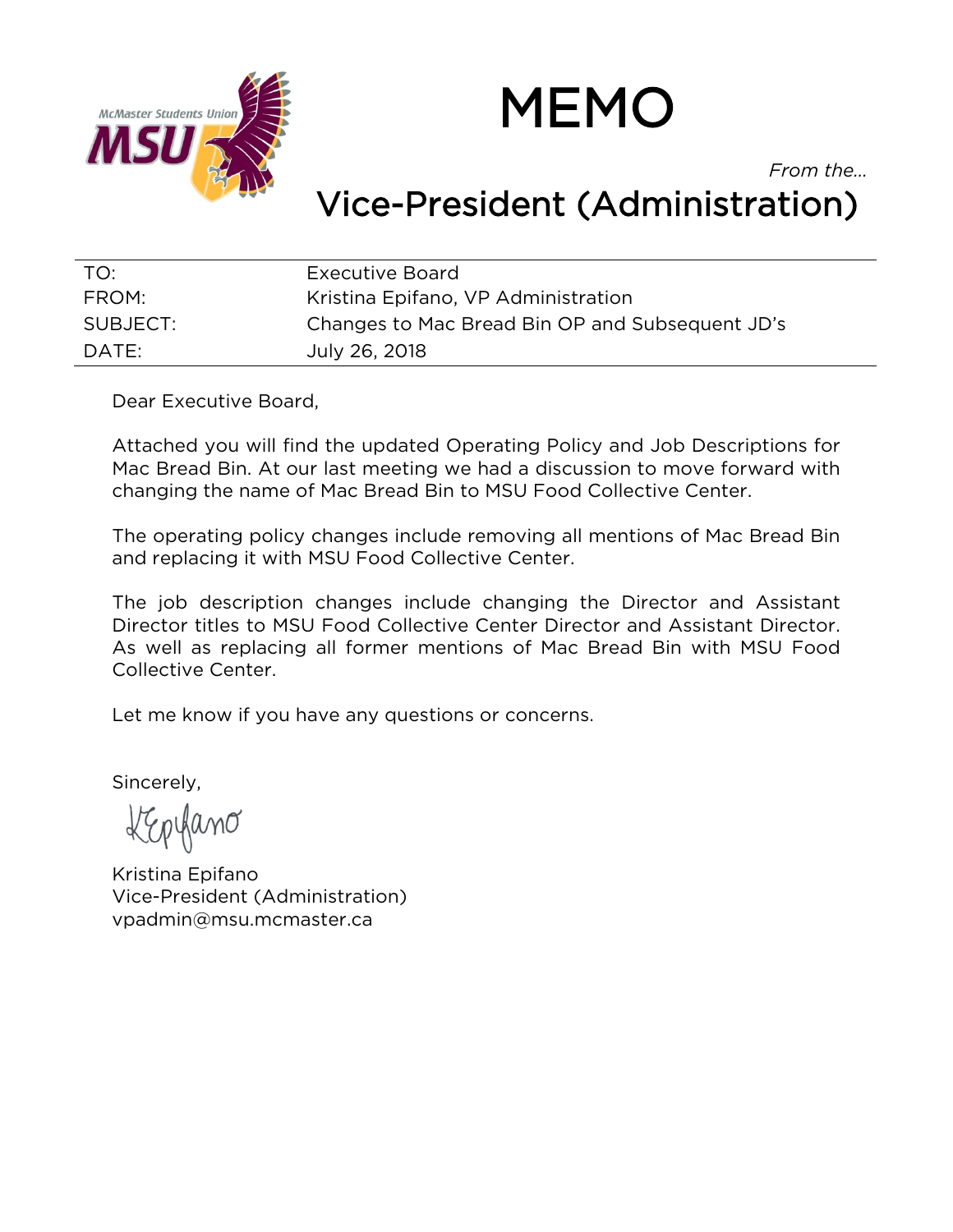





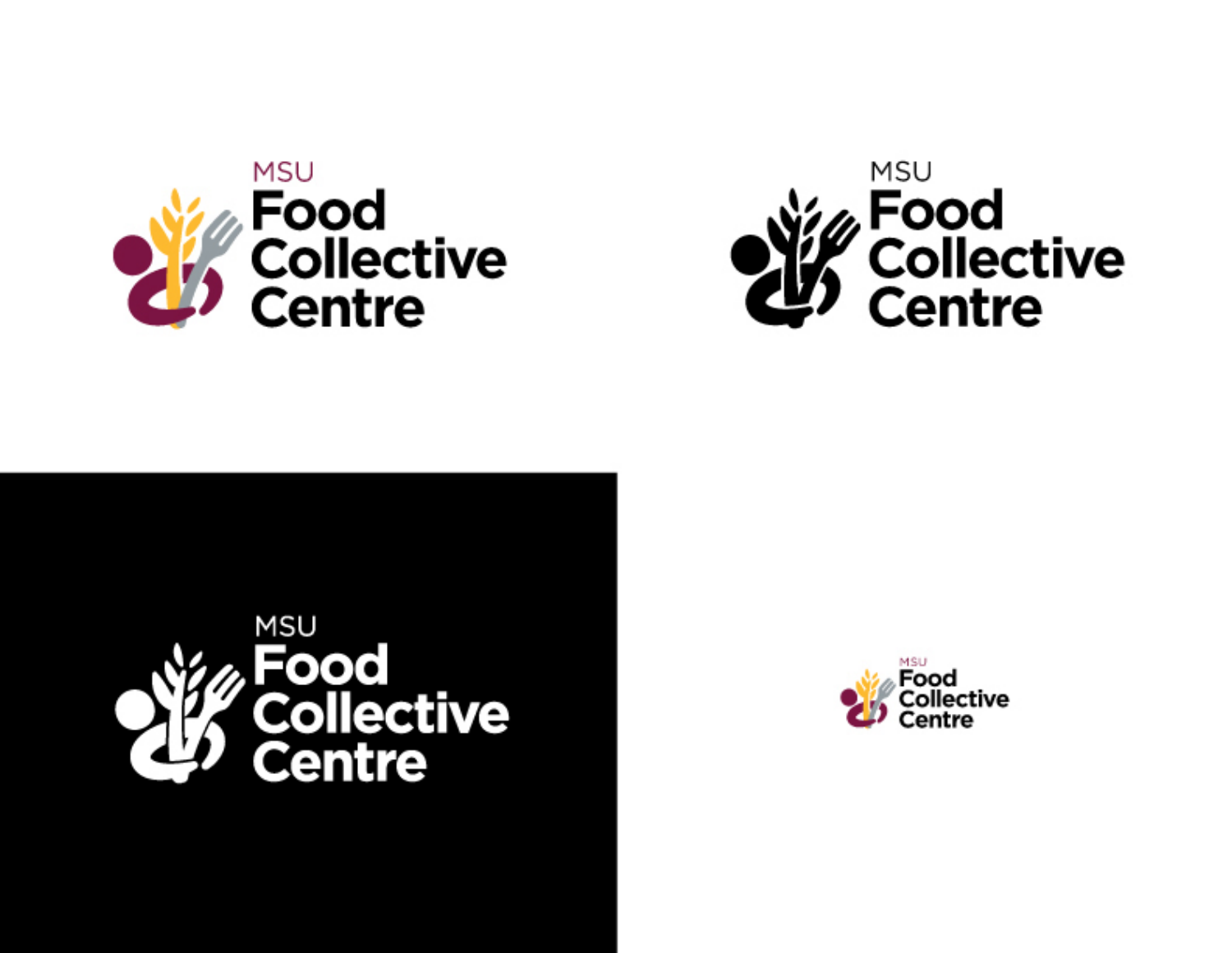

MEMO From the office of the… Vice-President (Finance) & CFO

| TO:      | Executive Board                                                       |
|----------|-----------------------------------------------------------------------|
| FROM:    | Scott Robinson, Vice President (Finance)                              |
| SUBJECT: | TwelvEighty, The Grind & Campus Events Promotions<br><b>Positions</b> |
| DATE:    | July 26, 2018                                                         |

# Dear Executive Board,

To improve our business units, it is imperative that we have members of the management team focused on getting the word out about the amazing work that they do. We have seen this be very successful within the Campus Events department, as they hire a one-year student position as their Promotions Coordinator, and this individual works throughout the year to ensure students are aware of events being hosted by Campus Events.

A key focus of my election platform, and my year plan, was to work to increase the promotional impact of TwelvEighty and The Grind. This project will bring in new business to the restaurant, inform more students about the amazing services offered, and reinvigorate a positive campus culture within the restaurant. As such, I have been working with our TwelvEighty management team, Campus Events team and Operations coordinator to improve the promotional structure within TwelvEighty and the Grind.

Currently, there is not an individual within the Food & Beverage Department that focuses on promotions. Our management team does a fantastic job with service implementation and execution, but often, they do not have time to focus specifically on promotions and marketing. We would like to edit the Promotions Coordinator job description to become a one-year student position which will focus solely on the promotions of TwelvEighty and The Grind.

This individual would be responsible for designing promotional campaigns to improve traffic and business in TwelvEighty and the Grind, with the goal of increasing their day-to-day food sales. This is different than past promotional roles within the restaurant, as they were heavily focused on club night events. This role will specifically focus on food and beverage sales during operating hours. They will promote menu offerings, service highlights, operate the social media accounts, and be responsible for the outward facing brands of TwelvEighty and The Grind.

I foresee incredible benefits from this update. From this role, we will see the output of great marketing campaigns, and more students will be aware of the services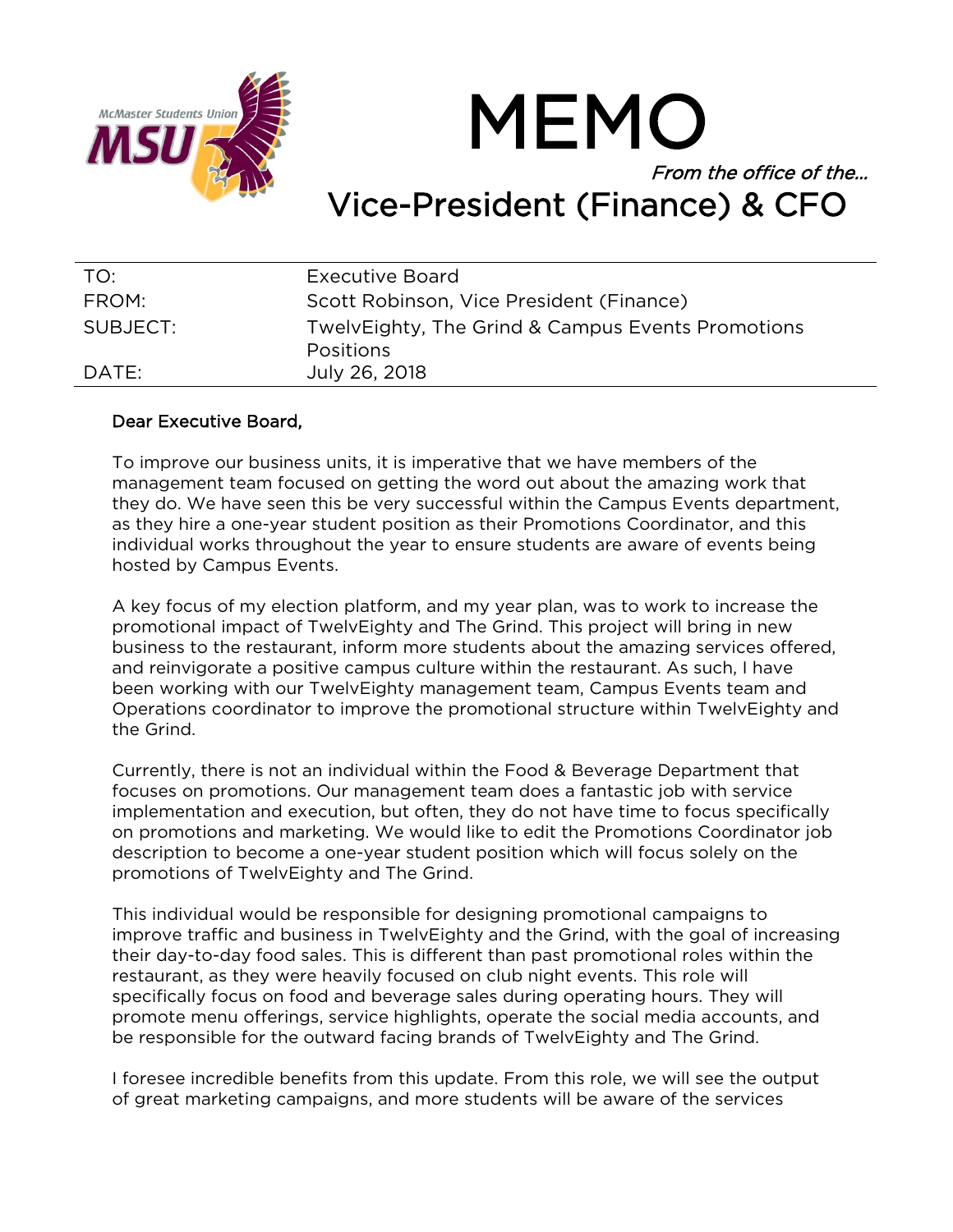offered within TwelvEighty and The Grind. Successful marketing is integral to the businesses success, and I am confident that this is a great step in the right direction.

To make this change, we have also edited the Campus Events Promotions Coordinator role. We have taken out their responsibility to be in charge of TwelvEighty's promotional strategies. This was done in consultation with the individual currently in the role, as well as the Campus Events management team and the individual who held to role for the past two years. To be clear, the Campus Events Promotional Coordinator will still be responsible for the promotion of all Campus Events in TwelvEighty (namely TwelvEighty Nightlife events) while the TwelvEighty and The Grind Promotions Coordinator will be responsible for the promotion of the day-to-day sales of the restaurant and café.

If you have any questions, I am happy to answer them. If you would like to meet to discuss in advance of our meeting, I am very open to that as well! Just let me know,

Thank you for your consideration,

Scott Robinson Vice President (Finance) [vpfinance@msu.mcmaster.ca](mailto:vpfinance@msu.mcmaster.ca)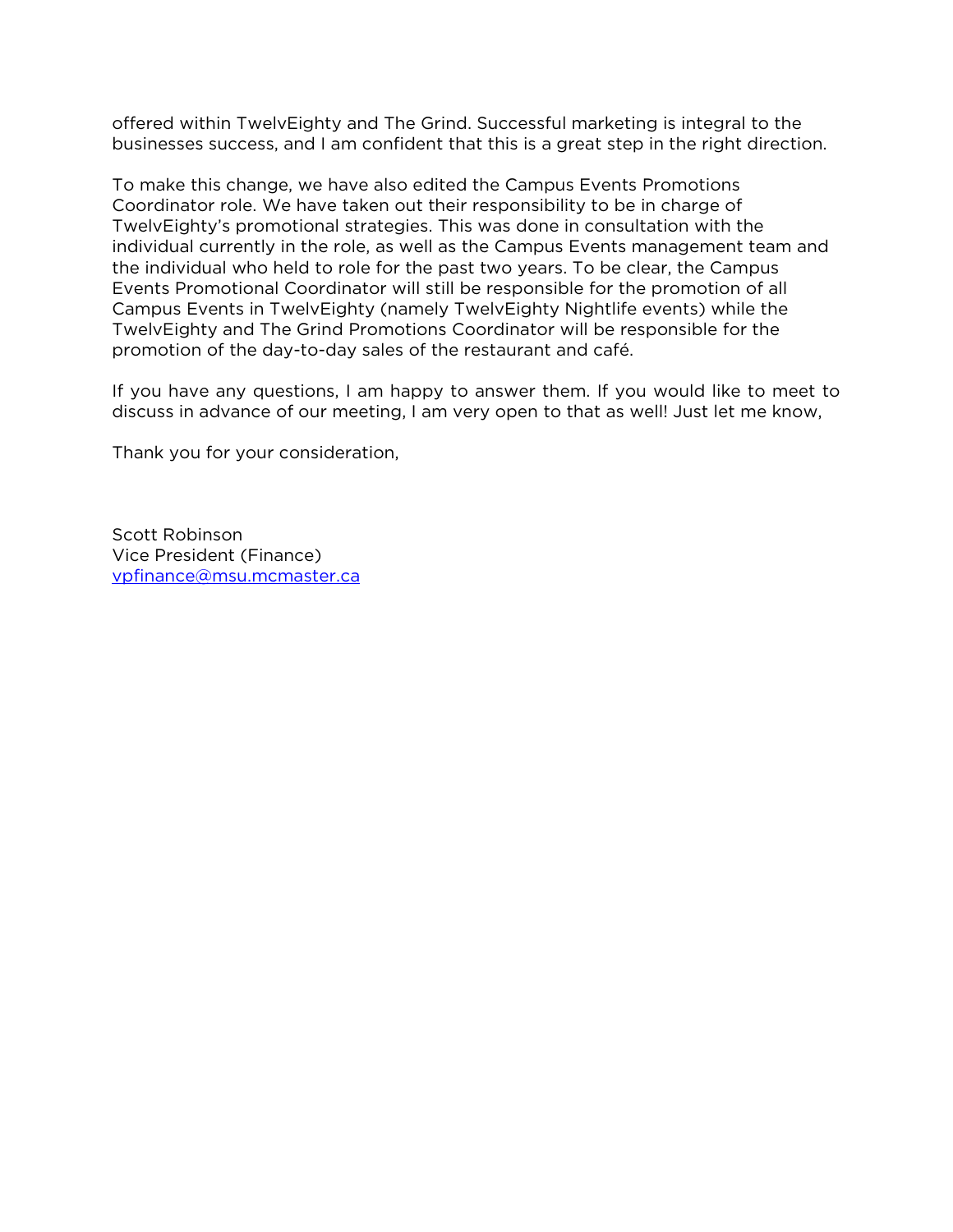# YEAR PLAN MSU *SCSN Director*

*Rohan Lohana* 2017-2018 (July 24, 2018)

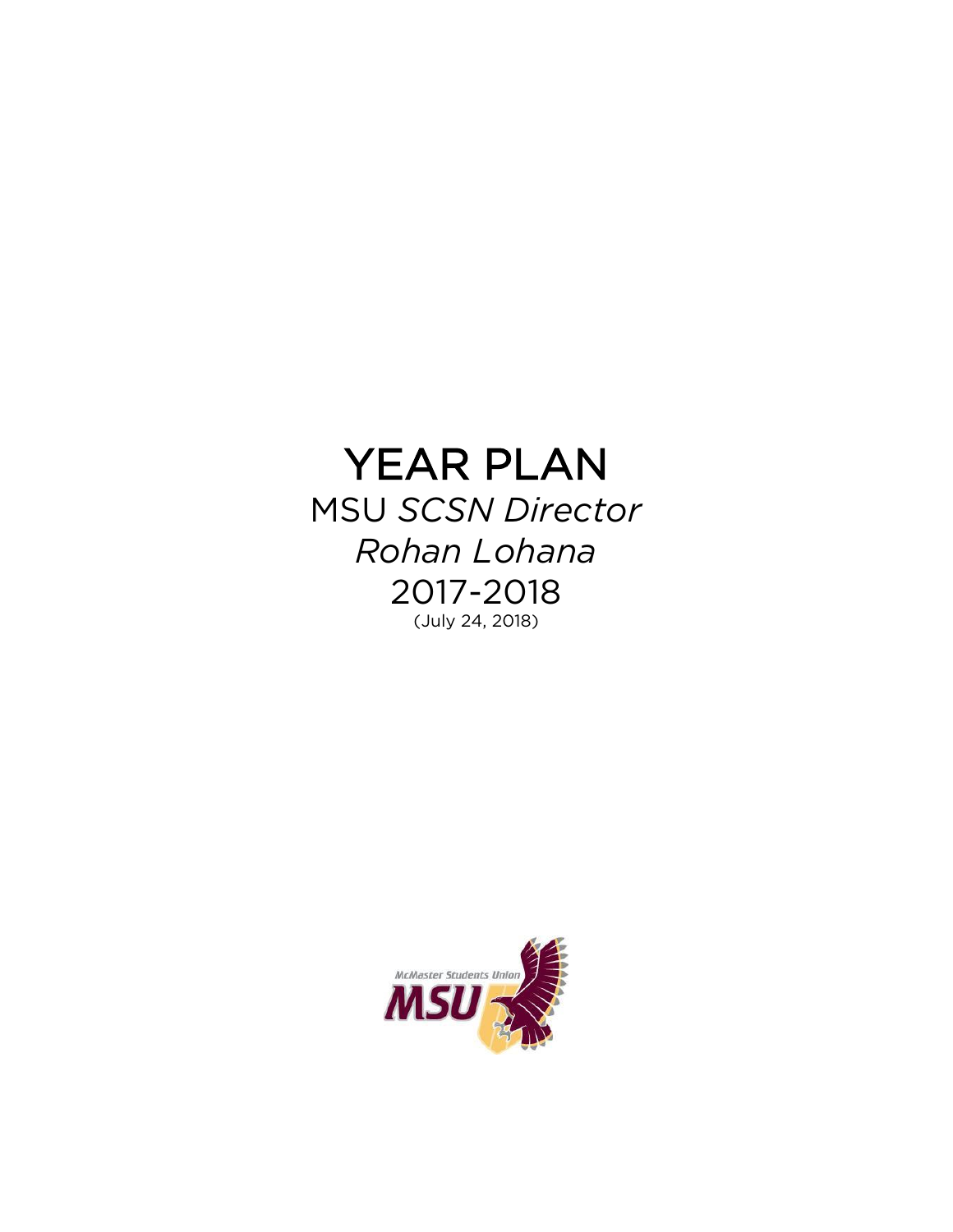# OFFICE OF THE STUDENT COMMUNITY SUPPORT NETWORK PTM

*For a long time, Student Community Support Network has focused on addressing off-campus housing issues. This year, SCSN plans on working alongside neighborhood association (AWWCA & AWCA), and various off campus to raise awareness and resolve the basic student housing issue.* 

*Being a representative of McMaster at various neighborhood councils made me realize that SCSN can be more than just a housing awareness hub. SCSN inculcates the values of involvement in the community, which can be achieved by giving McMaster students an opportunity to explore the Hamilton City and what it has to offer.* 

*By proper event execution, awareness campaigns, and involvement with the on and off campus groups, SCSN strives to make positive difference and create a homely environment for the McMaster students and Hamilton residents.* 

Rohan Lohana SCSN PTM 2018-2019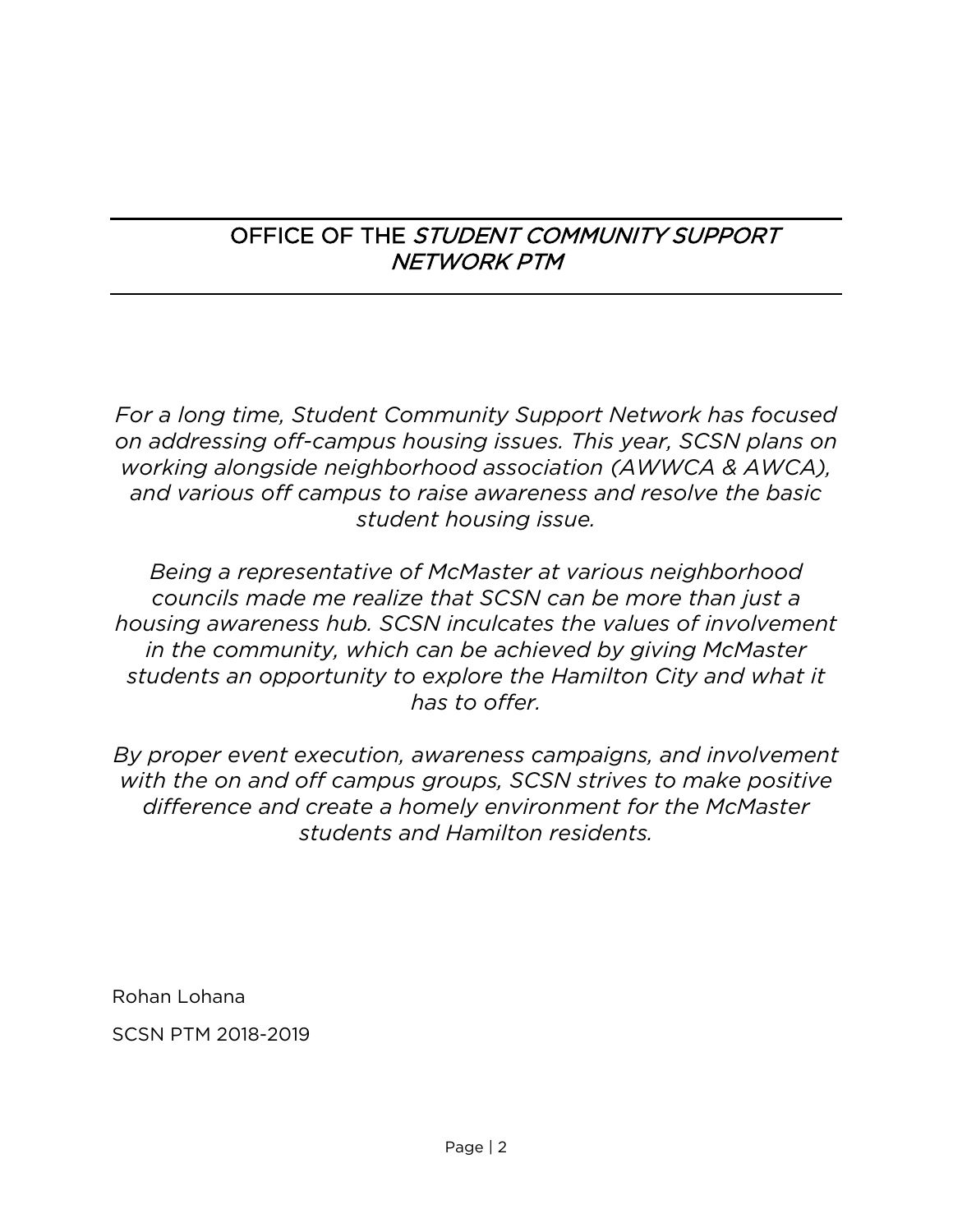| <b>AUGUST</b>                           |                                                                                                                                                                                                                                                                                                                                                             |
|-----------------------------------------|-------------------------------------------------------------------------------------------------------------------------------------------------------------------------------------------------------------------------------------------------------------------------------------------------------------------------------------------------------------|
| <b>Service</b><br>Goal/Objective        | Working alongside the AWWCA for future events                                                                                                                                                                                                                                                                                                               |
| Why:                                    | In the past, there was lack of collaboration with AWWCA and SCSN with<br>regards to the student events. This year, SCSN plans on getting more<br>involved with AWCA & AWWCA for planning the campaigns and events<br>that address the the current issues in the neighborhood and how McMaster<br>students can help to promote safe and healthy environment. |
| Difficulties:                           | In these kinds of events, audience outreach is always a main issue. Working<br>alongside various campus groups is vital to ensure that the message is<br>conveyed.                                                                                                                                                                                          |
| Partners:                               | AWWCA (Ainsle Wood Westdale Community Association)<br><b>SOCS</b><br><b>VP Municipal Affairs</b>                                                                                                                                                                                                                                                            |
| <b>Service</b><br><b>Goal/Objective</b> | Increase in the Off-Campus Volunteer Partnerships                                                                                                                                                                                                                                                                                                           |
| Why:                                    | Traditionally, SCSN has been more involved with the on-campus group. I<br>believe McMaster students really get to see a totally different side of<br>Hamilton once they get to volunteer in the outskirts of downtown Hamilton,<br>and they learn to appreciate what McMaster community $\&$ life in general<br>has to offer.                               |
| Difficulties:                           |                                                                                                                                                                                                                                                                                                                                                             |
| Partners:                               | <b>Frontier College</b><br><b>OPRIG</b><br><b>Empowerment Squared</b>                                                                                                                                                                                                                                                                                       |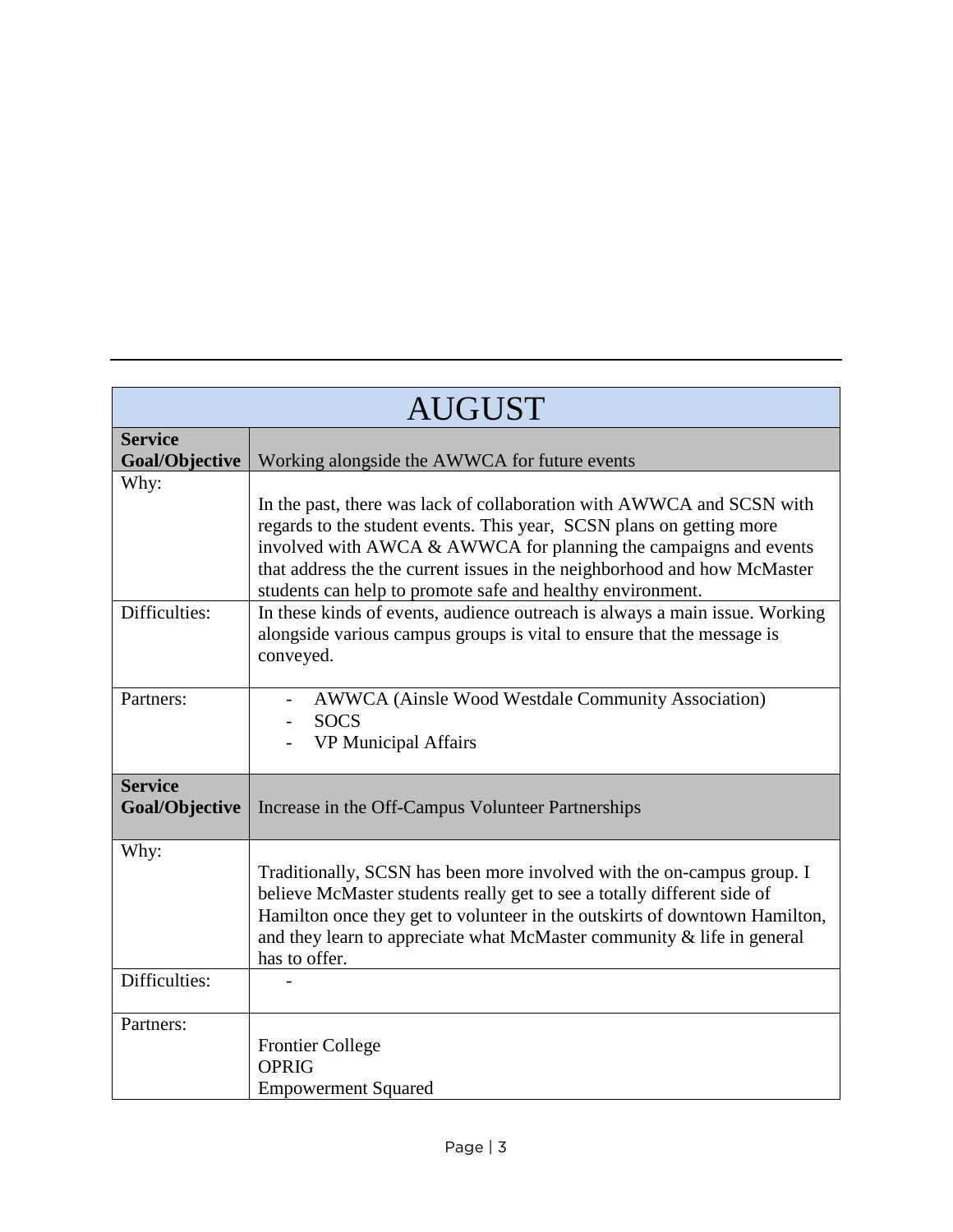|                      | <b>VP</b> Municipal Affairs<br><b>AVP Municipal Affairs</b>                                                                                           |
|----------------------|-------------------------------------------------------------------------------------------------------------------------------------------------------|
| <b>Personal Goal</b> | Getting started to work with off-campus groups earlier in the year to ensure<br>that the events run smooth $\&$ the campaigns are planned deligently. |

|                      | <b>SEPTEMBER</b>                                                                                          |  |
|----------------------|-----------------------------------------------------------------------------------------------------------|--|
| <b>Service</b>       | <b>Community Connector Hiring Campaign</b>                                                                |  |
| Goal/Objective       |                                                                                                           |  |
| Why:                 | Besides the executive involvement, SCSN lacks the much needed volunteer                                   |  |
|                      | base. Mostly, it's due to the late application release during the year. The title                         |  |
|                      | of community connectors also needs to be changed to ensure that students                                  |  |
|                      | get the better essence and meaning of the role.                                                           |  |
| Difficulties:        | It has been challenging to find applicants in the past                                                    |  |
|                      | Revamp outreach strategy                                                                                  |  |
| Partners:            |                                                                                                           |  |
|                      | Underground                                                                                               |  |
|                      | <b>Maroons</b>                                                                                            |  |
|                      | Reslife                                                                                                   |  |
|                      | <b>Welcome Week Reps</b>                                                                                  |  |
| <b>Personal Goal</b> | Ensure that volunteers are hired by the end of the September to kickstart the<br>school year with a bang. |  |
|                      |                                                                                                           |  |

| <b>OCTOBER</b>        |                                        |
|-----------------------|----------------------------------------|
| <b>Service</b>        | Discover Your City -- Westdale Version |
| <b>Goal/Objective</b> |                                        |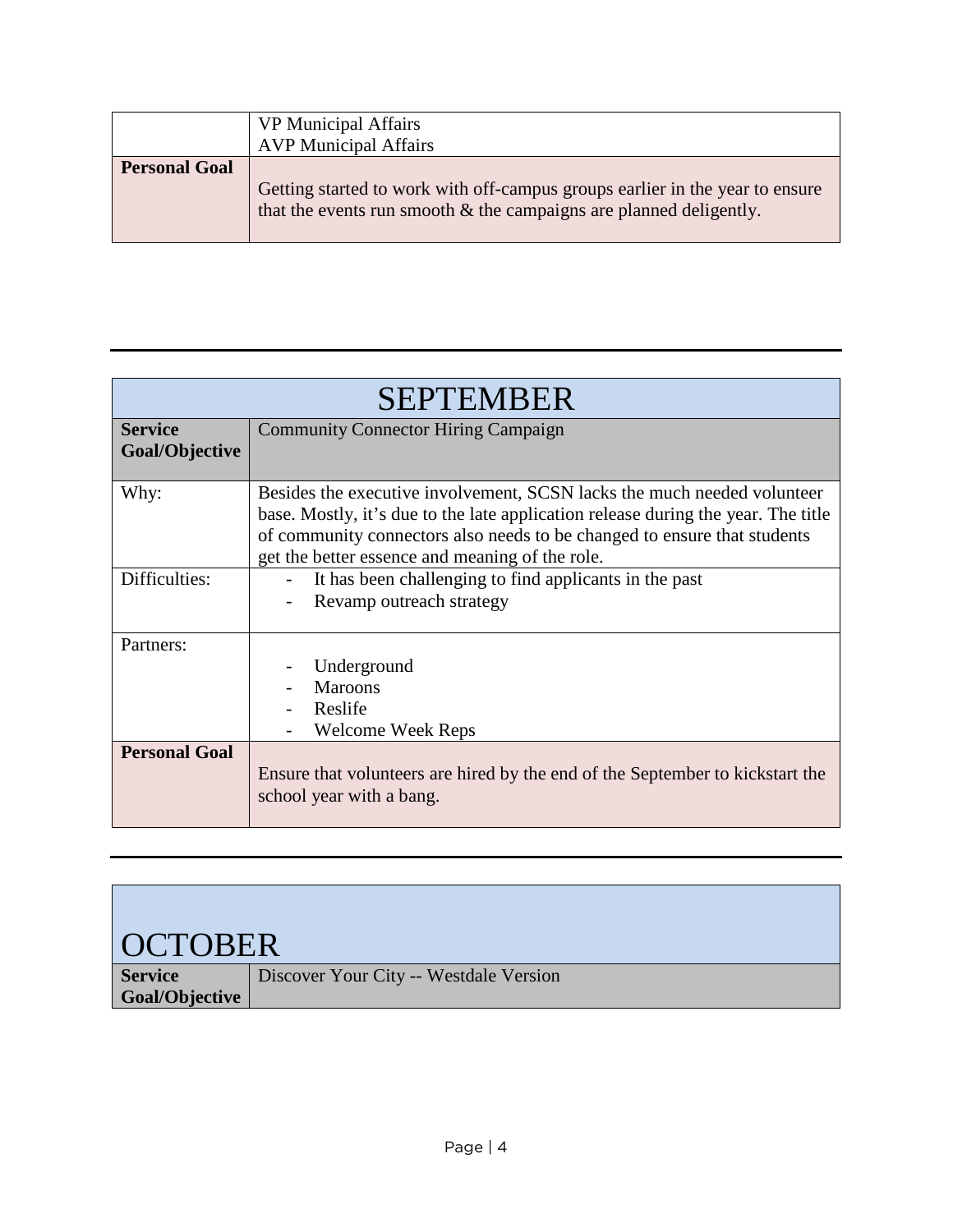| Why:                             | This event is primarily directed towards first and second years. As most of<br>the incoming students are busy settling into the on-campus university<br>services, it is also vital for them to explore other nearby off-campus<br>commodities. It can anything ranging from food options to navigating<br>different grocery stores. |
|----------------------------------|-------------------------------------------------------------------------------------------------------------------------------------------------------------------------------------------------------------------------------------------------------------------------------------------------------------------------------------|
| Difficulties:                    | This event is mostly run with the help of off-campus sponsors. Getting<br>enough people to get on board might be difficult, but it can be overcome by<br>earlier promotion.                                                                                                                                                         |
| Partners:                        | Rezlife<br><b>SOCS</b><br>Maroons                                                                                                                                                                                                                                                                                                   |
| <b>Service</b><br>Goal/Objective | Safe Cycling Awareness Campaign                                                                                                                                                                                                                                                                                                     |
| Why:                             | It was brought by AWWCA that a lot of neighbors feel unsafe with reckless<br>biking in the neighborhood. This campaign is aimed to raise awareness<br>regarding safe biking in Hamilton and how it impacts people around them.                                                                                                      |
| Difficulties:                    | Bringing information to the students rather than only posting it<br>online. It can be done by by providing various incentives throughout<br>the campaign such as providing free light, reflectors and informative<br>pamphlets.                                                                                                     |
| Partners:                        | <b>SOCS</b><br><b>Maroons</b><br><b>MSU</b> Macyle                                                                                                                                                                                                                                                                                  |
| <b>Personal Goal</b>             | Learn and explore the neighborhood communities around the McMaster<br>Campus.                                                                                                                                                                                                                                                       |

| <b>NOVEMBER</b> |                                                                                                                                                                                                               |
|-----------------|---------------------------------------------------------------------------------------------------------------------------------------------------------------------------------------------------------------|
|                 |                                                                                                                                                                                                               |
| <b>Service</b>  |                                                                                                                                                                                                               |
| Goal/Objective  | <b>Housing Awareness Bootcamp</b>                                                                                                                                                                             |
| Why:            |                                                                                                                                                                                                               |
|                 | Most of the students start looking for housing around this time. I believe it is<br>vital to equip students with information regarding rental agreements, basic<br>housing amenities, and their basic rights. |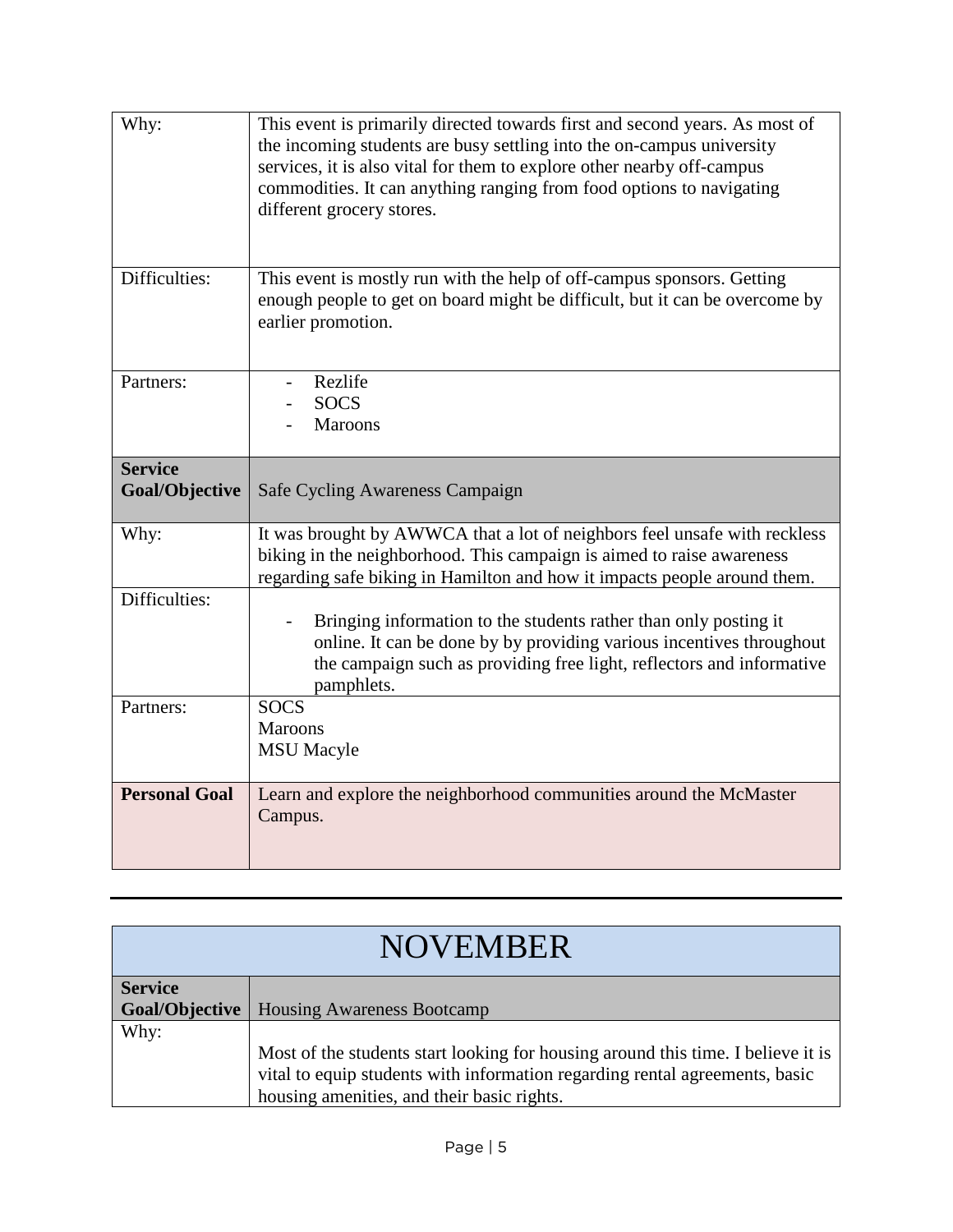| Difficulties:        | Engaging first years in this topic is hard. However, better<br>collaboration with Rez Life and ROR can result in the success of this<br>event. |
|----------------------|------------------------------------------------------------------------------------------------------------------------------------------------|
| Partners:            | AWWCA<br><b>AVP</b> Municipal Affairs<br><b>SOCS</b>                                                                                           |
| <b>Personal Goal</b> | Make sure that students are able to think through before signing their leases<br>and not making rushed decisions.                              |

| <b>DECEMBER</b>      |                                                                                                                                                                                                                                                                               |
|----------------------|-------------------------------------------------------------------------------------------------------------------------------------------------------------------------------------------------------------------------------------------------------------------------------|
| <b>Service</b>       |                                                                                                                                                                                                                                                                               |
| Goal/Objective       | Mental Health Awareness – campaign/support                                                                                                                                                                                                                                    |
| Why:                 | December is the most stressful time of the year. Thus, it's really important                                                                                                                                                                                                  |
|                      | to promote the values of mental well-being and knowing when to take a<br>break.                                                                                                                                                                                               |
| Difficulties:        | Lots of campus groups tend to promote their own mental awareness<br>campaigns around this time of the year. To avoid that, it'll be in best<br>interest of SCSN to partner up with other group to ensure that the<br>event is not clogged up and avoid lower student outreach |
| Partners:            | Maroons<br><b>MSU SHEC</b><br><b>MSU SWHAT</b>                                                                                                                                                                                                                                |
| <b>Personal Goal</b> | Providing a safety hub for McMaster Students to destress                                                                                                                                                                                                                      |

| <b>JANUARY</b> |                                                         |
|----------------|---------------------------------------------------------|
|                |                                                         |
| <b>Service</b> |                                                         |
|                | Goal/Objective   Discover Your City -- Hamilton Version |
| Why:           |                                                         |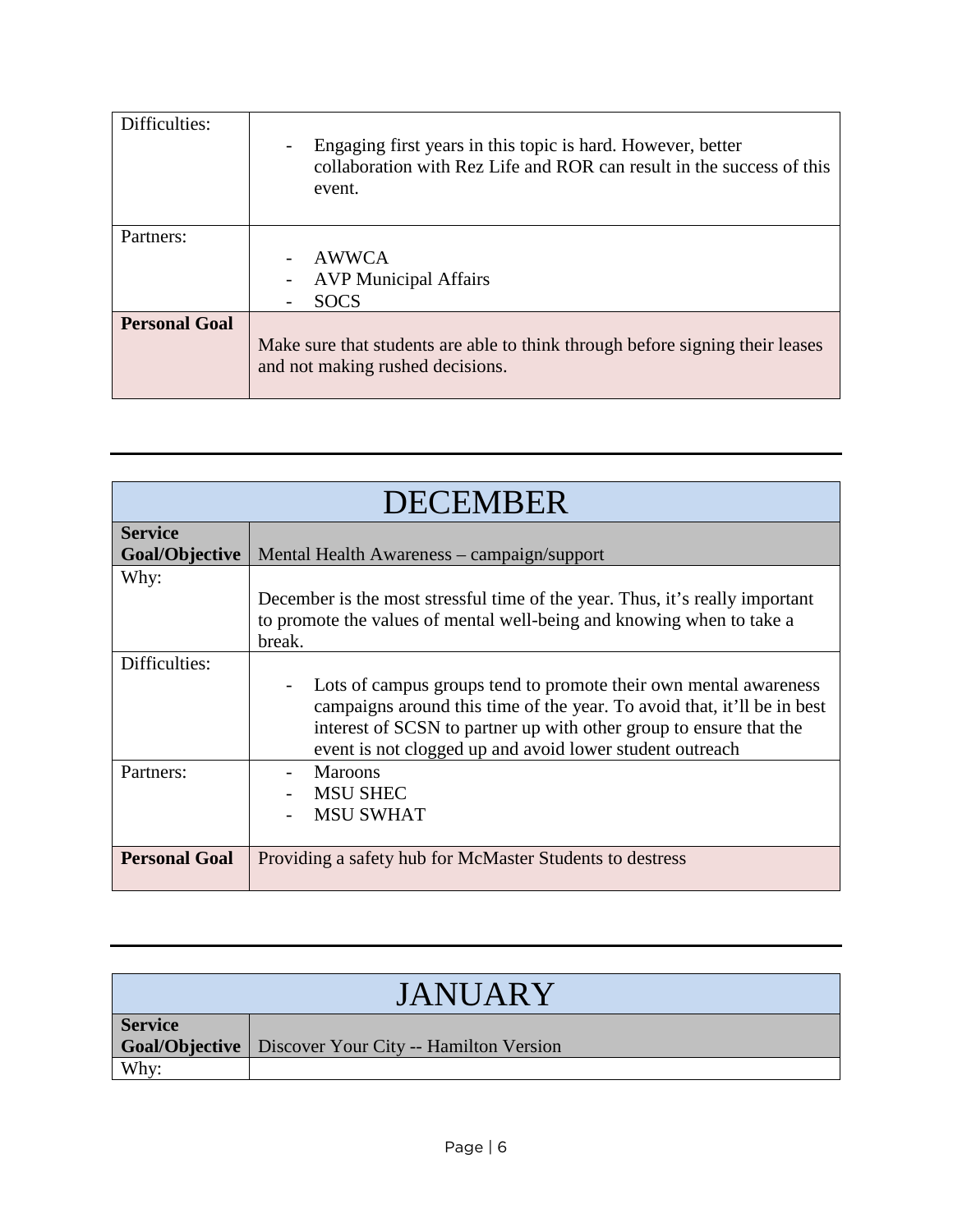|                            | The goal of this event is to provide McMaster students an incentive to<br>explore Hamilton outside Westdale.                                                                                                                                                                           |
|----------------------------|----------------------------------------------------------------------------------------------------------------------------------------------------------------------------------------------------------------------------------------------------------------------------------------|
| Difficulties:<br>Partners: | Timing of the event can make or break the event since January is<br>when most of the social events take place.<br>Commute from McMaster to Downtown might sway some of the<br>students, perhaps working with Marauder Bus can help expedite the<br>event?<br><b>SOCS</b><br><b>FYC</b> |
|                            | Spark                                                                                                                                                                                                                                                                                  |
| <b>Personal Goal</b>       | Encourage students to explore Hamilton and appreciating the beauty and<br>resources offered outside Westdale.                                                                                                                                                                          |

| FEBRUARY                         |                                                                                                                                                                                                                                                           |
|----------------------------------|-----------------------------------------------------------------------------------------------------------------------------------------------------------------------------------------------------------------------------------------------------------|
| <b>Service</b><br>Goal/Objective | <b>Tenant Rights Campaign</b>                                                                                                                                                                                                                             |
| Why:                             | This event will be the expansion of the boot camp, focused more so on the<br>Tenant and lease agreement. It will ensure that students are knowledgeable<br>enough about their rights and they are in the position to hold their landlords<br>accountable. |
| Difficulties:                    | Translating technical content into student friendly pamphlets<br>Reaching out to the first years and making sure that the message is<br>conveyed.                                                                                                         |
| Partners:                        | <b>SOCS</b><br>Rezlife<br><b>FYC</b><br>Spark                                                                                                                                                                                                             |
| <b>Personal Goal</b>             | Students gain sufficient knowledge to know their lease and rights, and<br>they're able to make right $\&$ mindful decisions regarding their living<br>choices                                                                                             |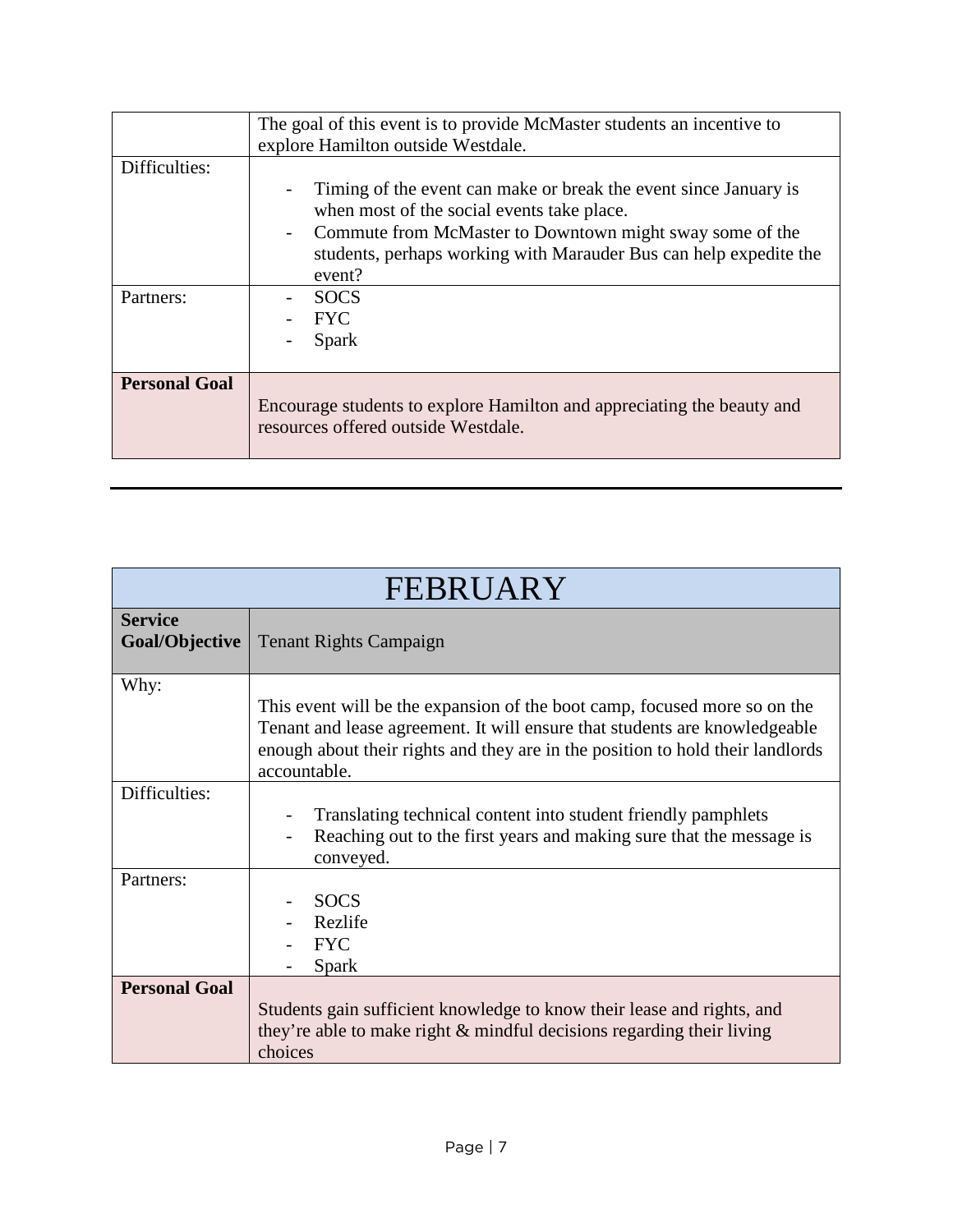| Overarching<br><b>Vision</b> | In the past, SCSN had fair share of issues with students<br>outreach and volunteer base. I'd like to see more students<br>involvement with SCSN, whether it be through social media<br>platforms, events, or conferences. |
|------------------------------|---------------------------------------------------------------------------------------------------------------------------------------------------------------------------------------------------------------------------|
| Description                  | Increase in the number of volunteers                                                                                                                                                                                      |
| <b>Benefits</b>              | Give different perspective on the event planning<br>SCSN get to represent more than a voice of a "execs"<br>Better event execution<br>Change in the outlook of a team<br>-                                                |
| Partners                     | <b>McMaster Students</b><br><b>MSU</b><br><b>FYC</b><br>Spark<br>Rezlife                                                                                                                                                  |

# Rought (Tentative) Calendar (calendar and checklist)

| May       | <b>Exec Hiring</b>                                                                       |
|-----------|------------------------------------------------------------------------------------------|
| June      | STAC meetings & programming                                                              |
| July      | Event Planning with AWWCA & Frontier College<br><b>Exec Training</b>                     |
| August    | Planning strategies for hiring Community Connectors<br><b>Update CC Job Descriptions</b> |
| September | Hiring - Community Connector                                                             |
| October   | Discover Your City - Hamilton Version<br>Safe Cycling Campaign                           |
| November  | Housing Bootcamp (Campaign)                                                              |